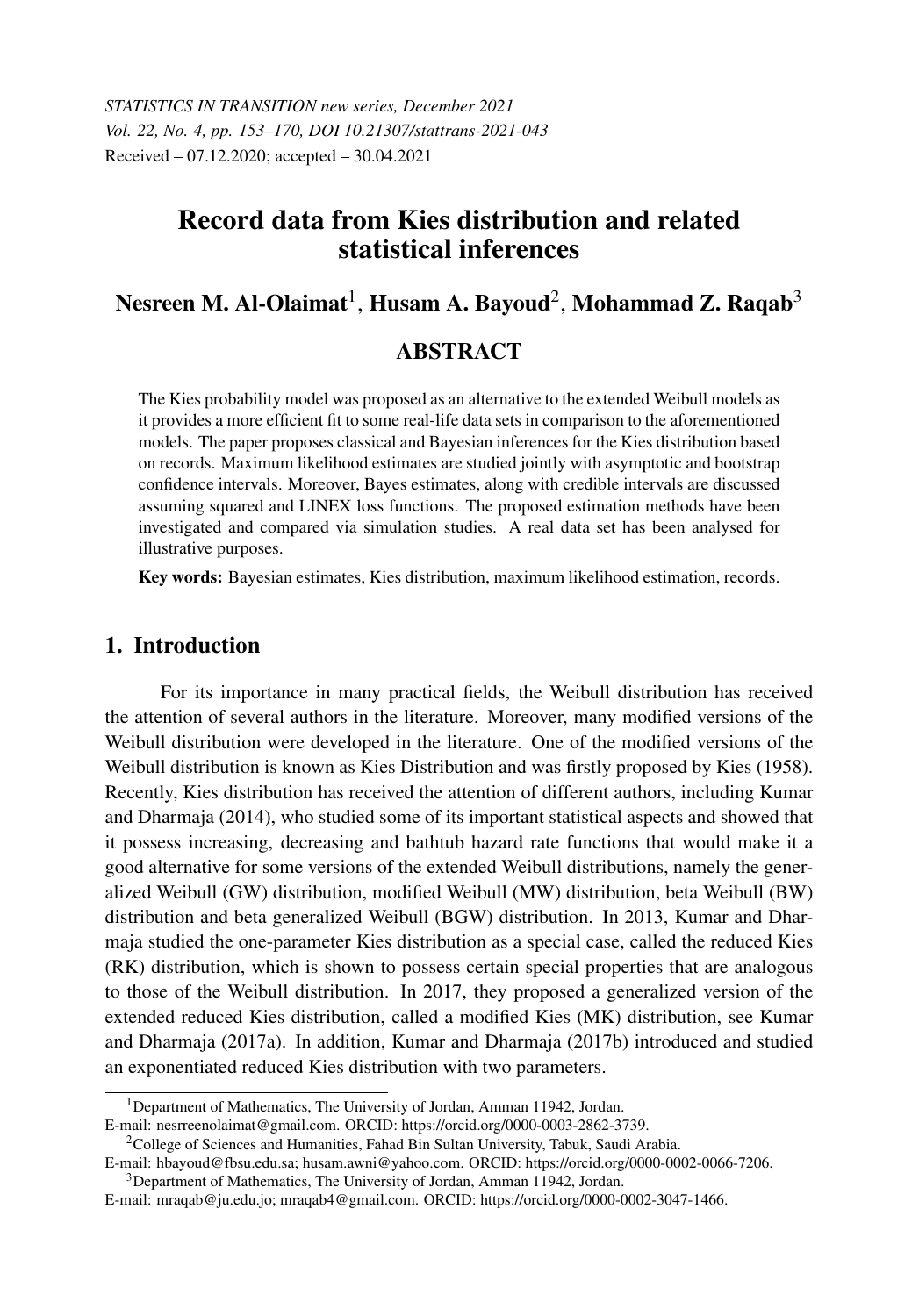The cumulative distribution function (CDF), probability density function (PDF), hazard rate and cumulative hazard rate functions of the two-parameter Kies distribution  $K(\lambda)$ ,  $\beta$ ) are given by:

$$
F(x; \lambda, \beta) = 1 - e^{-\lambda \left(\frac{x}{1-x}\right)^{\beta}}, \tag{1}
$$

$$
f(x; \lambda, \beta) = \frac{\beta \lambda x^{\beta - 1}}{(1 - x)^{\beta + 1}} e^{-\lambda \left(\frac{x}{1 - x}\right)^{\beta}},
$$
\n(2)

$$
h(x; \lambda, \beta) = \frac{\beta \lambda x^{\beta - 1}}{(1 - x)^{\beta + 1}},
$$
\n(3)

and

set

$$
H(x; \lambda, \beta) = \lambda \left(\frac{x}{1-x}\right)^{\beta}, \tag{4}
$$

respectively, where  $0 < x < 1$ ,  $\lambda > 0$  and  $\beta > 0$ .

The Kies distribution has a bounded range, which makes it appropriate model for fitting real data sets with a bounded range. However, there are many situations in which the observations can take values only in a limited range, like proportions, percentages or fractions. Papke and Wooldridge (1996) pointed out that variables in many economic applications such as the fraction of total weekly hours spent on working, the proportion of income spent on non-durable consumption, industry market shares, and a fraction of land area allocated to agriculture are all bounded between zero and one. Moreover, Genc (2013) indicated that when the reliability is measured as a percentage or ratio, it is important to have models defined on the unit interval in order to have reasonable results.

This paper studies classical and Bayesian inferences for the parameters of the Kies distribution based on records. Records play an important role in several fields of statistics which date back to Chandler (1952), who firstly defined and provided groundwork for mathematical theory of records. However, record statistics arise in many practical fields including hydrology, meteorology, sporting and athletic events wherein only records are usually considered, for more details and applications on records, readers may refer to Arnold et al. (1998), Ahsanullah (2004), Ahsanullah and Raqab (2006) and Ahsanullah and Nevzorov (2015).

Let  $\{X_j, j \geq 1\}$  be a sequence of independent and identically distributed (iid) continuous random variables (r.v.'s) with CDF  $F(x)$  and PDF  $f(x)$ . An observation  $X_j$  is defined to be an upper record if  $X_i > X_i$  for every  $j > i$ , and an analogous definition can be given for lower records (with the inequality being reversed). By convention, the first record  $X_1$  is called the trivial record because it is an upper and a lower record value simultaneously.

The set of the upper record values is given by the r.v.'s  $X_{U(k)}$  for  $k \ge 1$  where

$$
U(1) = 1, U(k) = min\{j : j > U(k-1), X_j > X_{U(k-1)}\}.
$$

Suppose we have a random sample (not ordered) of size *n*, say  $\{X_1, X_2, ..., X_n\}$ , the

 $\{X_{U(1)} = X_1, X_{U(2)}, ..., X_{U(m)}\},\$ 

presents a set of upper record values with size  $1 \le m \le n$  that is obtained from the random sample. The sequence  $U(k)$ ,  $k \ge 1$  is called the sequence of upper record times. For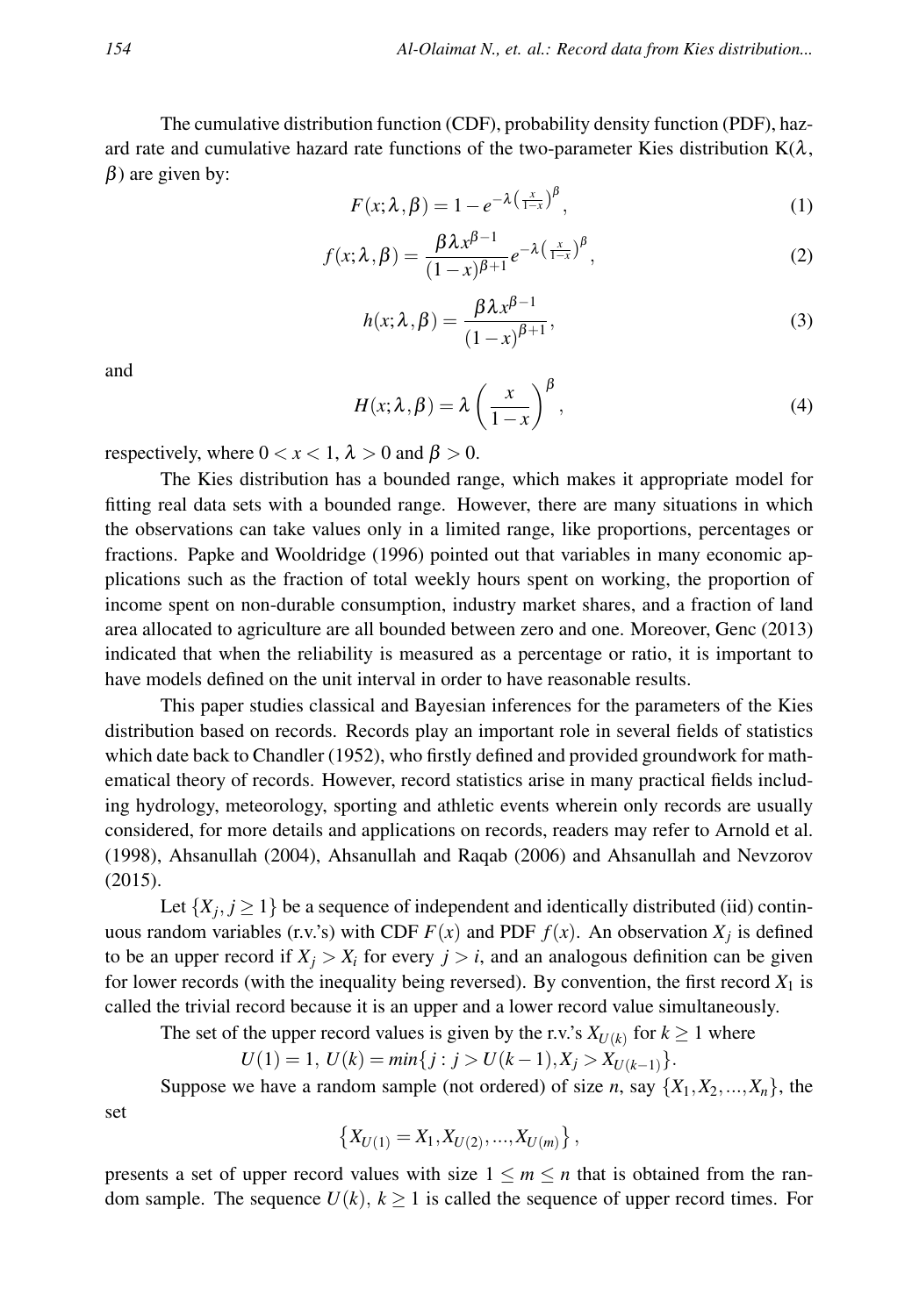simplicity, we denote the sequence of upper record values  $\{X_{U(j)}\}_{j=1}^m$  by  $\{Y_j\}_{j=1}^m$ .

In this paper, we will need the following lower and upper incomplete gamma functions

$$
\int_0^z t^{\alpha-1} e^{-\mu t} dt = \mu^{-\alpha} \gamma(\alpha, \mu z), \tag{5}
$$

$$
\int_{z}^{\infty} t^{\alpha-1} e^{-\mu t} dt = \mu^{-\alpha} \Gamma(\alpha, \mu z), \tag{6}
$$

respectively. Additionally,

$$
\int_{z}^{\infty} t^{-\alpha} e^{-t} dt = z^{\frac{-\alpha}{2}} e^{(\frac{-\alpha}{2})} W_{-\frac{\alpha}{2}, (\frac{1-\alpha}{2})}(z),
$$
\n(7)

where  $W_{c_1,c_2}(g)$  is the Whittaker function, which is defined, for  $|\arg(-g)| < \frac{3\pi}{2}$ , as

$$
W_{c_1,c_2}(g) = \frac{\Gamma(-2c_2)}{\Gamma(\frac{1}{2}-c_2-c_1)} M_{c_1,c_2}(g) + \frac{\Gamma(2c_2)}{\Gamma(\frac{1}{2}+c_2-c_1)} M_{c_1,-c_2}(g),
$$
(8)

in which

$$
M_{c_1,c_2}(g) = e^{-\frac{g}{2}} g^{c_2 + \frac{1}{2}} \sum_{k=0}^{\infty} \left\{ \frac{\left(\frac{1}{2} - c_1 + c_2\right)_k}{\left(1 + 2c_2\right)_k} \frac{g^k}{k!} \right\},\tag{9}
$$

the series given in Eq. (9) converges for all finite values of g. Also, the pochhammer symbol is defined as follows:

$$
(a)_k = a(a+1)(a+2)...(a+k-1) = \frac{\Gamma(a+k)}{\Gamma(a)} = \prod_{i=1}^k (a+i-1),
$$
\n(10)

where  $(a)_0 = 1$  and  $(1)_k = k!$ .

The rest of this paper is organized as follows: forms of the single moment and some properties for records from  $K(\lambda, \beta)$  are derived in Section 2. In Section ??, classical estimation methods are proposed for the parameters of the Kies distribution based on upper records. In Section 4, the Bayes estimators based on the squared error and linear exponential loss functions are computed using gamma priors for the two unknown parameters. Further in Section 5, we consider a real data set for illustrative purposes. In Section 6, simulation studies are carried out in order to study the performance of the proposed estimation methods. Finally, the paper is concluded in Section 7.

# 2. Distributional properties of records from Kies distribution

The aim of this section is to present some properties and derive the form of the *kth* moment of the  $m<sup>th</sup>$  record from K( $\lambda$ ,  $\beta$ ). The PDF of the  $m<sup>th</sup>$  record value and the joint PDF of the *m th* and *s th* records are given, respectively, Arnold et al. (1998) by

$$
f_m(y) = \frac{[H(y)]^{m-1}}{\Gamma(m)} f(y),
$$
\n(11)

and

$$
f_{m,s}(y,z) = \frac{[H(y)]^{m-1}}{\Gamma(m)} h(y) \frac{[H(z) - H(y)]^{s-m-1}}{\Gamma(s-m)} f(z),
$$
\n(12)

where  $-\infty < y < z < \infty$ , *H*(.) and *h*(.) are the cumulative hazard and the hazard rate functions, respectively.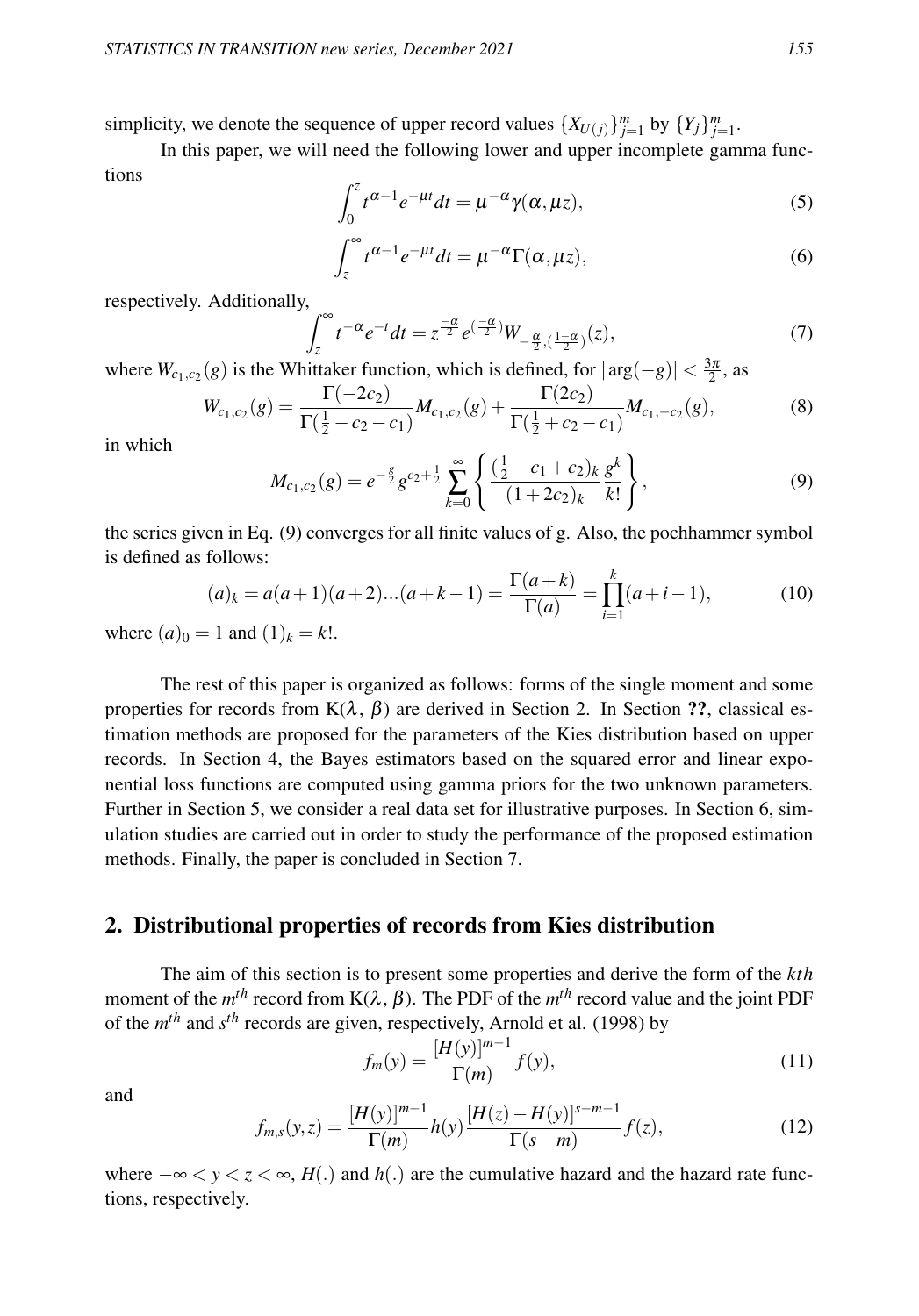Result 2.1. *By using Eqs. (2), (3) and (4), the PDF of the mth record and the joint PDF of the mth and sth records from K(*λ*,* β*) given in Eqs. (11) and (12),respectively, become*

$$
f_m(y) = \frac{\beta \lambda^m}{\Gamma(m)} \left(\frac{y}{1-y}\right)^{m\beta} \frac{1}{y(1-y)} e^{-\lambda \left(\frac{y}{1-y}\right)^{\beta}},\tag{13}
$$

$$
f_{m,s}(y,z) = \frac{\lambda^s \beta^2}{\Gamma(m)} \left(\frac{y}{1-y}\right)^{m\beta} \frac{1}{y(1-y)} \frac{\left[\left(\frac{z}{1-z}\right)^{\beta} - \left(\frac{y}{1-y}\right)^{\beta}\right]^{s-m-1}}{\Gamma(s-m)} \frac{z^{\beta-1}}{(1-z)^{\beta+1}} e^{-\lambda \left(\frac{z}{1-z}\right)^{\beta}}, \quad (14)
$$

*where*  $0 < y < z < 1$  *and*  $\lambda$ ,  $\beta > 0$ *.* 

Using Eqs. (13) and (5), the CDF  $F_m$  of the  $m<sup>th</sup>$  record value from the Kies distribution is given by

$$
F_m(y) = \frac{\gamma(m, \lambda(\frac{y}{1-y})^{\beta})}{\Gamma(m)}, m \ge 1,
$$
\n(15)

where  $0 < y < 1$  and  $\lambda, \beta \ge 0$ .

Result 2.2. *Suppose that the random variable X follows a Kies distribution. Then, one can prove that*

$$
X \stackrel{D}{=} \frac{\left(\frac{1}{\lambda}X^*\right)^{\frac{1}{\beta}}}{1 + \left(\frac{1}{\lambda}X^*\right)^{\frac{1}{\beta}}},
$$

*where D means converges in distribution and*  $X^* = -\log(1-U)$  *where U is Uniform(0, 1). It is obvious that X*<sup>∗</sup> *follows a standard exponential distribution. Consequently, using the result, A.4.10, Page(174) of Houchens (1984), the corresponding sequence of records can be described by*

$$
Y_m \stackrel{D}{=} \frac{\left(\frac{1}{\lambda} \sum_{i=1}^m X_i^*\right)^{\frac{1}{\beta}}}{1 + \left(\frac{1}{\lambda} \sum_{i=1}^m X_i^*\right)^{\frac{1}{\beta}}},\tag{16}
$$

*where*  $\{X_i^*\}_{i=1}^m$  *is a sequence of i.i.d.*  $Exp(1)$  *random variables* 

**Result 2.3.** If the random variable X has a Kies distribution, then  $k^{th}$  moment  $\mu_m^{(k)} = E(Y_m^k)$ *for the mth record from the Kies distribution is given by*

$$
\mu_{m}^{(k)} = \Psi(m, \lambda, \beta, k) = \frac{1}{\Gamma(m)} \sum_{j=0}^{\infty} (-1)^{j} \frac{(k)_{j}}{j!} \lambda^{-(\frac{k+j}{\beta})} \gamma(m + \frac{k+j}{\beta}, \lambda)
$$
  
+ 
$$
\frac{1}{\Gamma(m)} \sum_{j=0}^{\beta(m-1)} (-1)^{j} \frac{(k)_{j}}{j!} \lambda^{\frac{j}{\beta}} \Gamma(m - \frac{j}{\beta}, \lambda)
$$
  
+ 
$$
\frac{1}{\Gamma(m)} \Big[ \sum_{j=\beta(m-1)+1}^{\infty} (-1)^{j} \frac{(k)_{j}}{j!} \lambda^{\frac{m}{2} + \frac{j}{2\beta} - \frac{1}{2}} e^{\frac{m}{2} - \frac{j}{2\beta} - \frac{1}{2}}
$$
  
×  $W_{\frac{m}{2} - \frac{j}{2\beta} - \frac{1}{2}, (\frac{m}{2} - \frac{j}{2\beta})}(\lambda)].$  (17)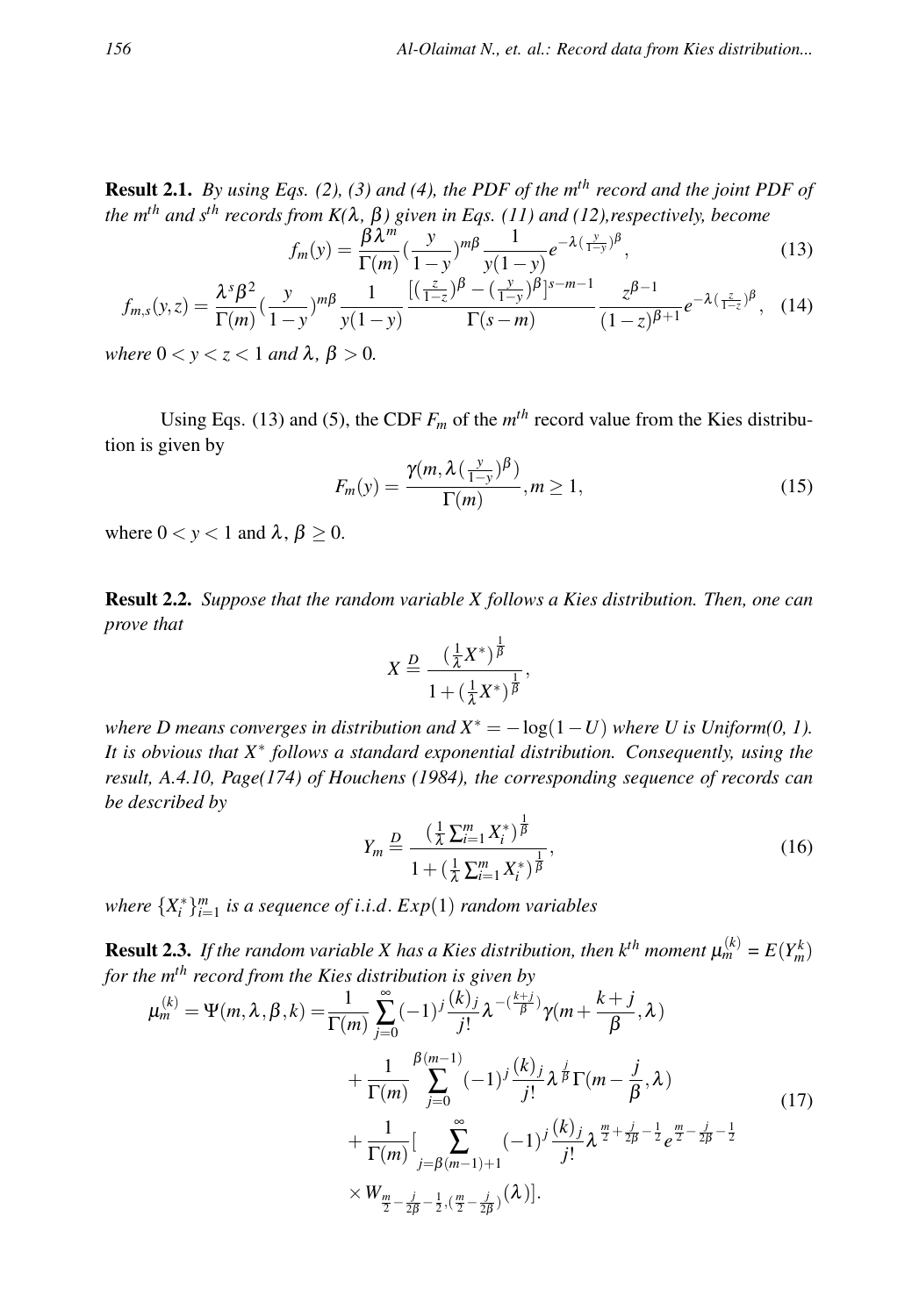*Proof.* By using Eq. (13), the  $k^{th}$  moment for the  $m^{th}$  record from the Kies distribution is

$$
E(Y_m^k) = \int_0^1 \frac{\beta \lambda^m}{\Gamma(m)} \left(\frac{y_m}{1 - y_m}\right)^{m\beta} \frac{y_m^k}{y_m(1 - y_m)} e^{-\lambda \left(\frac{y_m}{1 - y_m}\right)^{\beta}} dy_m.
$$
 (18)

On substituting  $\left(\frac{y_m}{1-y_m}\right)^{\beta} = t$  in Eq(18), we get

$$
E(Y_m^k) = \frac{\lambda^m}{\Gamma(m)} \int_0^\infty \left(\frac{t^{\frac{1}{\beta}}}{1+t^{\frac{1}{\beta}}}\right)^k t^{m-1} e^{-\lambda t} dt.
$$

On splitting the integral and expanding  $(1+t^{\frac{1}{\beta}})^{-k}$  using Newton's Generalization of the binomial theorem, we get the following

$$
E(Y_m^k) = \frac{\lambda^m}{\Gamma(m)} \int_0^1 \frac{t^{m + \frac{k}{\beta} - 1}}{(1 + t^{\frac{1}{\beta}})^k} e^{-\lambda t} dt + \frac{\lambda^m}{\Gamma(m)} \int_1^\infty \frac{t^{m + \frac{k}{\beta} - 1}}{t^{\frac{k}{\beta}} (t^{\frac{-1}{\beta}} + 1)^k} e^{-\lambda t} dt,
$$
(19)  

$$
E(Y_m^k) = \frac{\lambda^m}{\Gamma(m)} \sum_{j=0}^\infty \frac{(-1)^j (k)_j}{j!} \int_0^1 (t^{\frac{k + j + m\beta}{\beta} - 1}) e^{-\lambda t} dt + \frac{\lambda^m}{\Gamma(m)} \sum_{j=0}^\infty \frac{(-1)^j (k)_j}{j!} \int_1^\infty (t^{\frac{m\beta - j}{\beta} - 1}) e^{-\lambda t} dt,
$$
(20)

where  $(.)_j$  is the Pochhammer symbol given by (10), if we put  $u = \lambda t$  we get

$$
E(Y_m^k) = \frac{1}{\Gamma(m)} \sum_{j=0}^{\infty} \frac{(-1)^j (k)_j}{j!} \lambda^{-\frac{k+j}{\beta}} \int_0^{\lambda} (u^{\frac{k+j+m\beta}{\beta}-1}) e^{-u} du + \frac{1}{\Gamma(m)} \sum_{j=0}^{\infty} \frac{(-1)^j (k)_j}{j!} \lambda^{\frac{j}{\beta}} \int_{\lambda}^{\infty} (u^{\frac{m\beta-j}{\beta}-1}) e^{-u} du,
$$
(21)

since the exponent  $m - \frac{j}{\beta}$  $\frac{J}{\beta}$  in the second integral carries positive and negative values, therefore, on splitting the second summation we get the following:

$$
E(Y_m^k) = \frac{1}{\Gamma(m)} \sum_{j=0}^{\infty} \frac{(-1)^j(k)_j}{j!} \lambda^{-\frac{k+j}{\beta}} \int_0^{\lambda} (u^{\frac{k+j+m\beta}{\beta}-1}) e^{-u} du
$$
  
+ 
$$
\frac{1}{\Gamma(m)} \sum_{j=0}^{\beta(m-1)} \frac{(-1)^j(k)_j}{j!} \lambda^{\frac{j}{\beta}} \int_{\lambda}^{\infty} u^{m-\frac{j}{\beta}-1} e^{-u} du
$$
  
+ 
$$
\frac{1}{\Gamma(m)} \sum_{j=\beta(m-1)+1}^{\infty} \frac{(-1)^j(k)_j}{j!} \lambda^{\frac{j}{\beta}} \int_{\lambda}^{\infty} u^{-(1+\frac{j}{\beta}-m)} e^{-u} du,
$$
 (22)

which leads to  $(17)$  in the light of  $(5)$ ,  $(6)$  and  $(7)$ .

The expected value of the  $m<sup>th</sup>$  record value  $[E(Y_m)]$  is the first moment, which is given by:

$$
\mu_m^{(1)} = \Psi(m, \lambda, \beta, 1).
$$

 $\Box$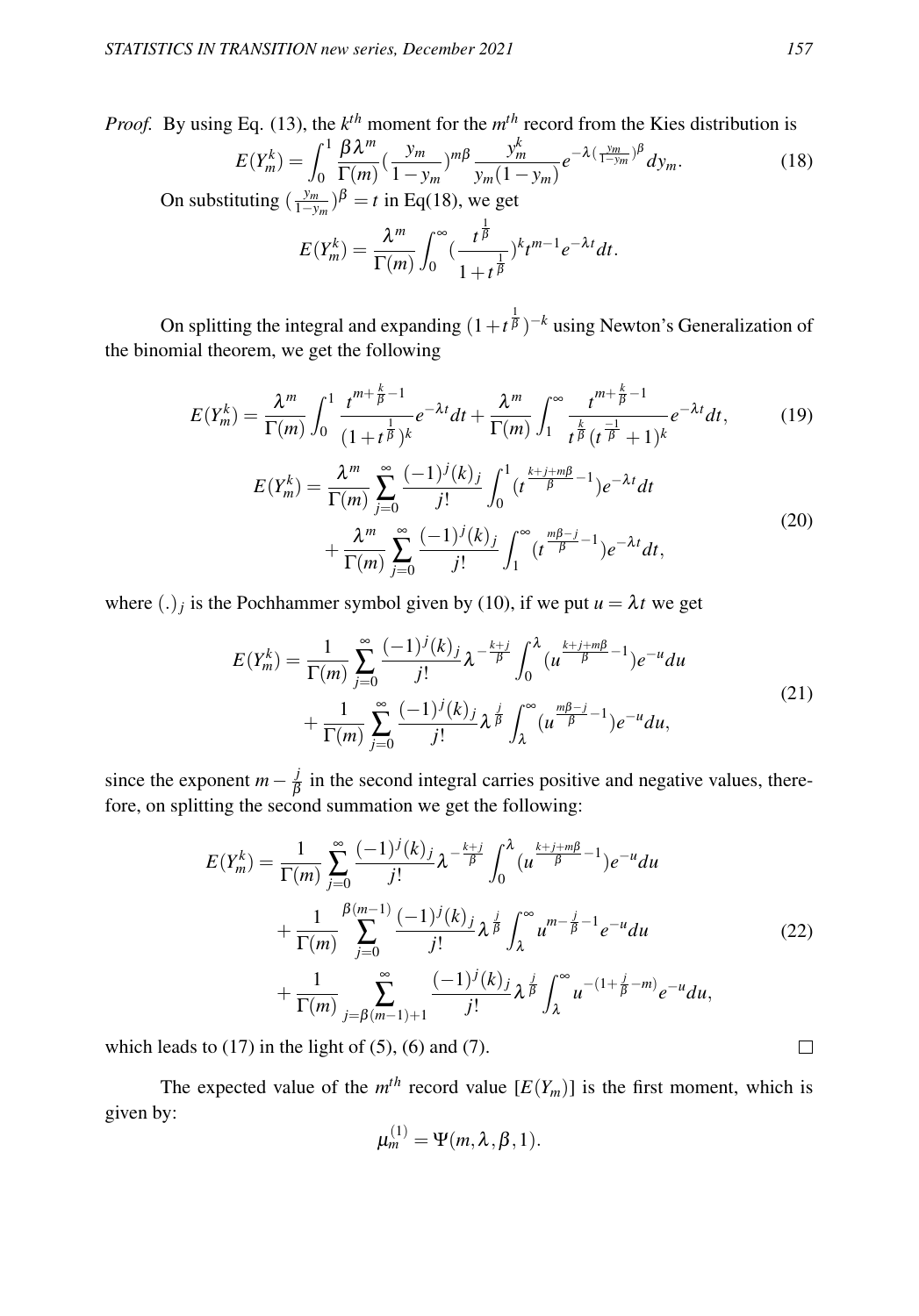In addition, the variance of the *m th* record value is

$$
var(Y_m) = \Psi(m, \lambda, \beta, 2) - [\Psi(m, \lambda, \beta, 1)]^2.
$$

For illustrative purposes,  $E(Y_m)$  and variance of some records of the Kies distribution, namely 3*rd*, 5*th*, 7*th* and 10*th*, are computed and summarized in Tables (1) and (2) assuming different values of  $\lambda$  and  $\beta$ . It can be observed from these tables that  $E(Y_m)(\text{Variance})$ increases(decreases) with m, which is expected.

Table 1: Expected values and variances of records from  $K(\lambda, \beta)$  with  $\lambda = 0.75$  and 1

|    |          |                | $\lambda = 0.75$ |             |          | $\lambda = 1$  |             |          |  |
|----|----------|----------------|------------------|-------------|----------|----------------|-------------|----------|--|
| m  |          | $\beta = 0.75$ |                  | $\beta = 2$ |          | $\beta = 0.75$ | $\beta = 2$ |          |  |
|    | $E(Y_m)$ | Variance       | $E(Y_m)$         | Variance    | $E(Y_m)$ | Variance       | $E(Y_m)$    | Variance |  |
|    | 0.80600  | 0.01810        | 0.64400          | 0.00519     | 0.74800  | 0.02350        | 0.61100     | 0.00549  |  |
| 5  | 0.90300  | 0.00387        | 0.70800          | 0.00242     | 0.86600  | 0.00625        | 0.67800     | 0.00267  |  |
| 7  | 0.94000  | 0.00111        | 0.74500          | 0.00142     | 0.95500  | 0.00201        | 0.71700     | 0.00161  |  |
| 10 | 0.96400  | 0.00027        | 0.77900          | 0.00080     | 0.97800  | 0.00021        | 0.75400     | 0.00092  |  |

Table 2: Expected values and variances of records from  $K(\lambda, \beta)$  with  $\lambda = 2$  and 3

|    |          |                | $\lambda = 2$ |             |          | $\lambda = 3$  |             |          |  |
|----|----------|----------------|---------------|-------------|----------|----------------|-------------|----------|--|
| m  |          | $\beta = 0.75$ |               | $\beta = 2$ |          | $\beta = 0.75$ | $\beta = 2$ |          |  |
|    | $E(Y_m)$ | Variance       | $E(Y_m)$      | Variance    | $E(Y_m)$ | Variance       | $E(Y_m)$    | Variance |  |
| 3  | 0.57000  | 0.03240        | 0.52800       | 0.00585     | 0.45300  | 0.03110        | 0.47900     | 0.00577  |  |
| 5  | 0.73200  | 0.01470        | 0.59900       | 0.00317     | 0.62400  | 0.01920        | 0.55000     | 0.00332  |  |
| 7  | 0.81600  | 0.00659        | 0.64200       | 0.00203     | 0.72600  | 0.01060        | 0.59500     | 0.00222  |  |
| 10 | 0.88200  | 0.00228        | 0.68500       | 0.00124     | 0.81500  | 0.00450        | 0.63900     | 0.00140  |  |

## 3. Classical estimation

#### 3.1. Maximum likelihood estimation

Let  $data = \{y_1, y_2, \ldots, y_m\}$  be the first *m* upper record values arising from a sequence of iid  $K(\lambda, \beta)$  with CDF, PDF and hazard rate being defined in Eqs. (1), (2) and (3), respectively. The likelihood function of the *data* is given by (see Arnold et al. (1998).

$$
L(data; \lambda, \beta) = f(y_m; \lambda, \beta) \prod_{i=1}^{m-1} h(y_i; \lambda, \beta)
$$
  
=  $\beta^m \lambda^m e^{-\lambda(\frac{y_m}{1-y_m})\beta} \prod_{i=1}^m \frac{y_i^{\beta-1}}{(1-y_i)^{\beta+1}}.$  (23)

Thus, the log-likelihood function  $l(data|\lambda, \beta) = \log L(data; \lambda, \beta)$  can be written as

$$
l(data|\lambda, \beta) = m \log \lambda + m \log \beta - \lambda \left(\frac{y_m}{1 - y_m}\right)^{\beta} + (\beta - 1) \sum_{i=1}^{m} (\log y_i) - (\beta + 1) \sum_{i=1}^{m} \log(1 - y_i),\tag{24}
$$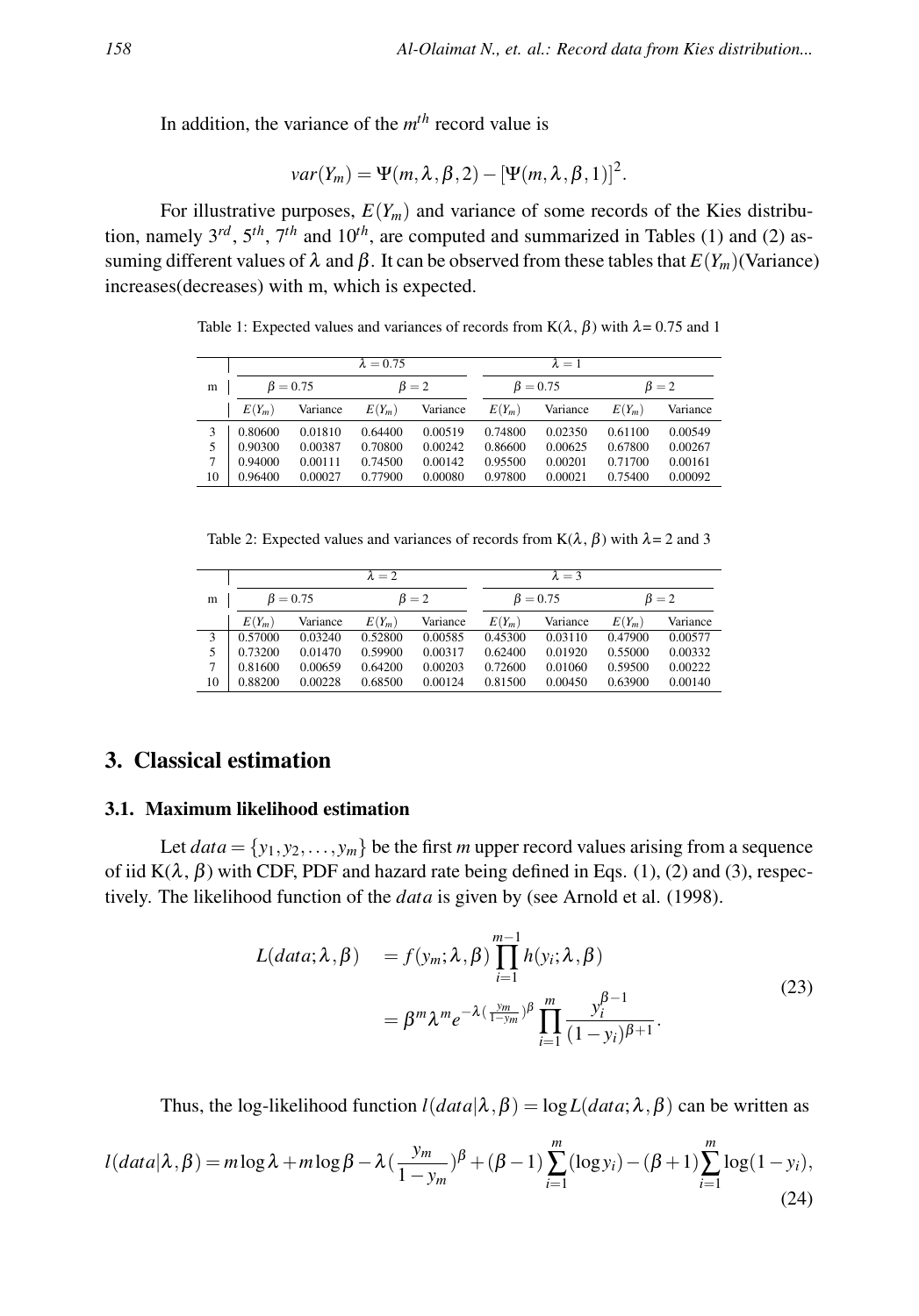where  $0 < y_1 < y_2 < ... < y_m < 1$ ,  $\beta > 0$  and  $\lambda > 0$ . The following proposition shows the existence and uniqueness of the MLEs of  $\lambda$  and  $\beta$ .

#### **Proposition 3.1.** *The log-likelihood function l(data*|λ, β) *is unimodal function of* λ *and* β.

*Proof.* Note that  $l(data|\lambda, \beta)$  is a continuous function in  $\lambda$  and  $\beta$ , and is strictly concave as the Hessian matrix is negative definite. Thus,  $l(data|\lambda, \beta)$  is unimodal of  $\lambda$  and  $\beta$ . This shows the existence and uniqueness of the MLEs of the unknown parameters  $\lambda$  and  $\Box$ β.

Substituting  $R_i = \frac{y_i}{1-y_i}$ ,  $i = 1, 2, ..., m$  and solving the following system of equations (equations 25 and 26)

$$
0 = \frac{\partial l(data|\lambda, \beta)}{\partial \lambda} = \frac{m}{\lambda} - R_m^{\beta},\tag{25}
$$

$$
0 = \frac{\partial l(data|\lambda, \beta)}{\partial \beta} = \frac{m}{\beta} - \lambda R_m^{\beta} \log R_m + \sum_{i=1}^{m} \log(R_i), \tag{26}
$$

we immediately obtain the MLEs of  $\beta$  and  $\lambda$  as

$$
\hat{\beta} = \frac{m}{\sum_{i=1}^{m-1} \log\left(\frac{R_m}{R_i}\right)},\tag{27}
$$

and

$$
\hat{\lambda} = \frac{m}{R_m^{\hat{\beta}}}.
$$
\n(28)

#### 3.2. Asymptotic confidence interval

Since it is not easy to derive the exact distribution of the MLEs, we cannot obtain the exact confidence intervals (CIs) for the parameters  $\lambda$  and  $\beta$ . Consequently, the asymptotic CIs (ACIs) of the parameters are derived using the asymptotic distribution of the MLEs. To this end, we need to find the variance-covariance matrix of the MLEs. The observed information matrix of  $\lambda$  and  $\beta$  is given by

$$
I(\lambda, \beta) = -\begin{pmatrix} \frac{\partial^2 l(data|\lambda, \beta)}{\partial^2 \lambda} & \frac{\partial^2 l(data|\lambda, \beta)}{\partial \lambda \partial \beta} \\ \frac{\partial^2 l(data|\lambda, \beta)}{\partial \beta \partial \lambda} & \frac{\partial^2 l(data|\lambda, \beta)}{\partial^2 \beta} \end{pmatrix} ,
$$

where

$$
\frac{\partial^2 l(data|\lambda, \beta)}{\partial^2 \lambda} = -\frac{m}{\lambda^2},
$$
\n
$$
\frac{\partial^2 l(data|\lambda, \beta)}{\partial \lambda \partial \beta} = \frac{\partial^2 l(data|\lambda, \beta)}{\partial \beta \partial \lambda} = -R_m^{\beta} \log R_m,
$$
\n
$$
\frac{\partial^2 l(data|\lambda, \beta)}{\partial^2 \beta} = -(\frac{m + \lambda \beta^2 R_m^{\beta} \log^2 R_m}{\beta^2}).
$$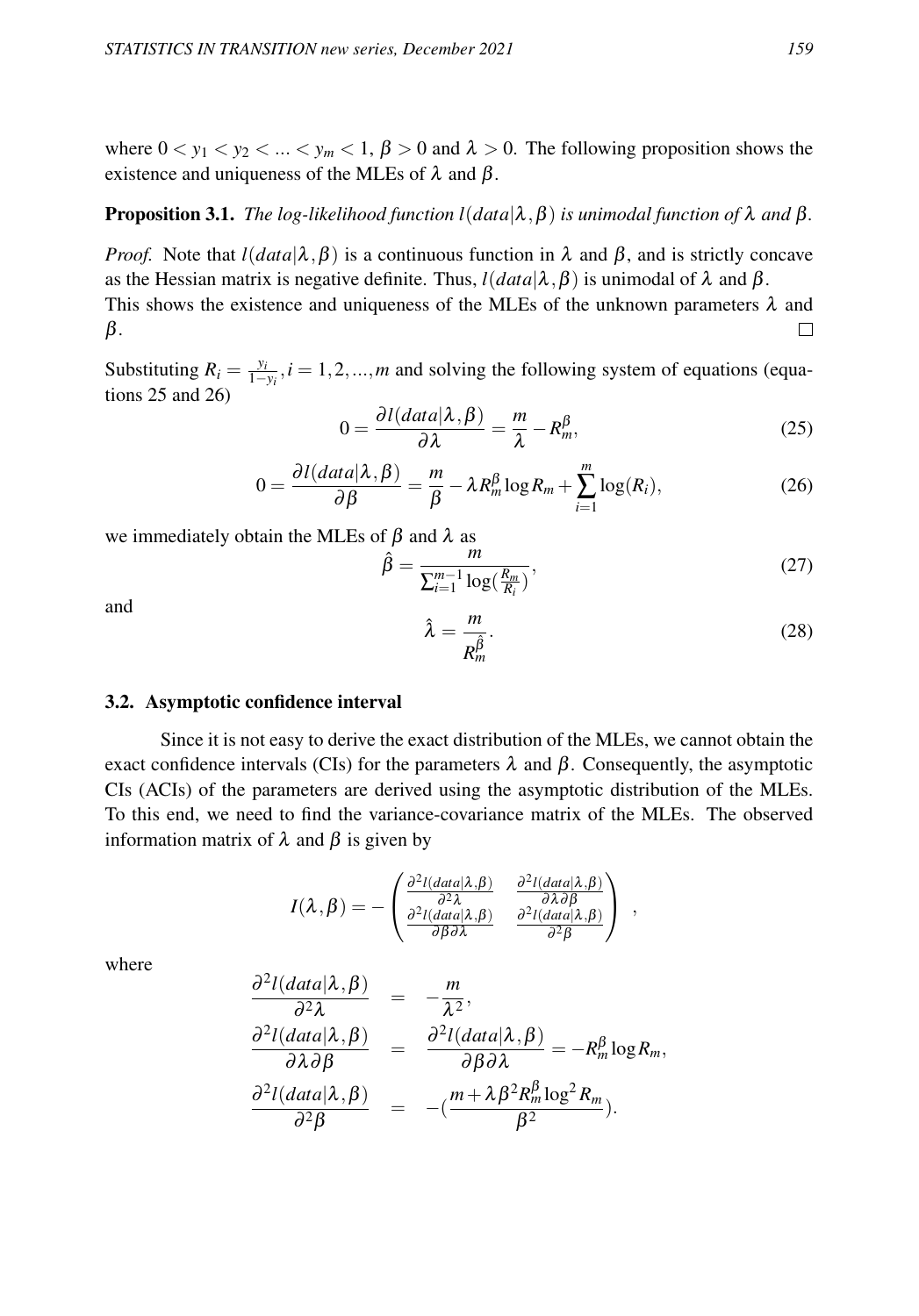Therefore, the approximate variance–covariance matrix for the MLE of  $\theta = (\lambda, \beta)$ is given by

$$
V = -\begin{pmatrix} \frac{\partial^2 l(data|\lambda,\beta)}{\partial^2 \lambda} & \frac{\partial^2 l(data|\lambda,\beta)}{\partial \lambda \partial \beta} \\ \frac{\partial^2 l(data|\lambda,\beta)}{\partial \beta \partial \lambda} & \frac{\partial^2 l(data|\lambda,\beta)}{\partial^2 \beta} \end{pmatrix}_{(\lambda,\beta)=(\hat{\lambda},\hat{\beta})}^{-1} = \begin{pmatrix} V_{11} & V_{12} \\ V_{21} & V_{22} \end{pmatrix},
$$
(29)

β

where

$$
V_{11} = \frac{m + \lambda \beta^2 R_m^{\beta} \log^2(R_m)}{\frac{m}{\lambda^2} (m + \lambda \beta^2 R_m^{\beta} \log^2(R_m)) - \beta^2 (R_m^{\beta} \log(R_m))^2}
$$
  
\n
$$
V_{12} = V_{21} = \frac{-R_m^{\beta} \log(R_m)}{\frac{m}{\lambda^2 \beta^2} (m + \lambda \beta^2 R_m^{\beta} \log^2(R_m)) - (R_m^{\beta} \log(R_m))^2}
$$
  
\n
$$
V_{22} = \frac{1}{\frac{m}{\beta^2} + \lambda R_m^{\beta} \log^2(R_m) - \frac{(\lambda R_m^{\beta} \log(R_m))^2}{m}}.
$$

The asymptotic joint distribution of the MLEs  $\hat{\lambda}$  and  $\hat{\beta}$  is approximated by bivariate normal, and is given by:

$$
\begin{pmatrix}\n\hat{\lambda} \\
\hat{\beta}\n\end{pmatrix}\n\stackrel{N}{\sim}\n\begin{bmatrix}\n\begin{pmatrix}\n\lambda \\
\beta\n\end{pmatrix},\n\begin{pmatrix}\nV_{11} & V_{12} \\
V_{21} & V_{22}\n\end{pmatrix}.
$$
\n(30)

Hence, by replacing  $\lambda$  and  $\beta$  by their MLEs, we get an estimate of V as follows:

$$
\hat{V} = \begin{pmatrix} \frac{m}{(R_m^{\hat{\beta}})^2} (1 + \hat{\beta}^2 \log^2 R_m) & \frac{-\hat{\beta}^2 \log R_m}{R_m^{\hat{\beta}}} \\ \frac{-\hat{\beta}^2 \log R_m}{R_m^{\hat{\beta}}} & \frac{\hat{\beta}^2}{m} \end{pmatrix}
$$

Consequently, asymptotic  $100(1-\alpha)\%$  CIs for the parameters  $\lambda$  and  $\beta$  are, respectively, given by:

$$
(L_{\lambda}, U_{\lambda}) = (\hat{\lambda} - z_{1-\frac{\alpha}{2}}\sqrt{\hat{V}_{11}}), \hat{\lambda} + z_{1-\frac{\alpha}{2}}\sqrt{\hat{V}_{11}}),
$$
\n(31)

and

$$
(L_{\beta}, U_{\beta}) = (\hat{\beta} - z_{1-\frac{\tau}{2}}\sqrt{\hat{V}_{22}}, \hat{\beta} + z_{1-\frac{\tau}{2}}\sqrt{\hat{V}_{22}}),
$$
\n(32)

where  $z_{\alpha}$  is  $100\alpha^{th}$  percentile of the standard normal distribution. However, some cases provide negative lower bounds of the asymptotic CI while the parameters  $\lambda$  and  $\beta$  are positive. In order to avoid such a case, we propose using a log−transformation for parameters in order to construct a modified asymptotic confidence intervals for λ and β following the lines of Ren and Gui (2020). Since, for a parameter,  $\eta$ ,  $g(\eta) = \log(\eta)$  is differentiable with  $g'(\eta) \neq 0$ , hence  $Var[g(\hat{\eta})] = \frac{Var(\hat{\eta})}{\hat{\eta}^2}$ . Therefore, modified asymptotic  $(1 - \alpha)100\%(0 < \alpha < 1)$  CIs for  $\lambda$  and  $\beta$  can be easily obtained, respectively, as follows:

$$
\left(\frac{\hat{\lambda}}{e^{\frac{z_{1-\frac{\tau}{2}}}{\hat{\lambda}}\sqrt{V_{11}}}},\ \hat{\lambda}e^{\frac{z_{1-\frac{\tau}{2}}}{\hat{\lambda}}\sqrt{V_{11}}}\right) \text{ and } \left(\frac{\hat{\beta}}{e^{\frac{z_{1-\frac{\tau}{2}}}{\hat{\beta}}\sqrt{V_{22}}}},\ \hat{\beta}e^{\frac{z_{1-\frac{\tau}{2}}}{\hat{\beta}}\sqrt{V_{22}}}\right).
$$
(33)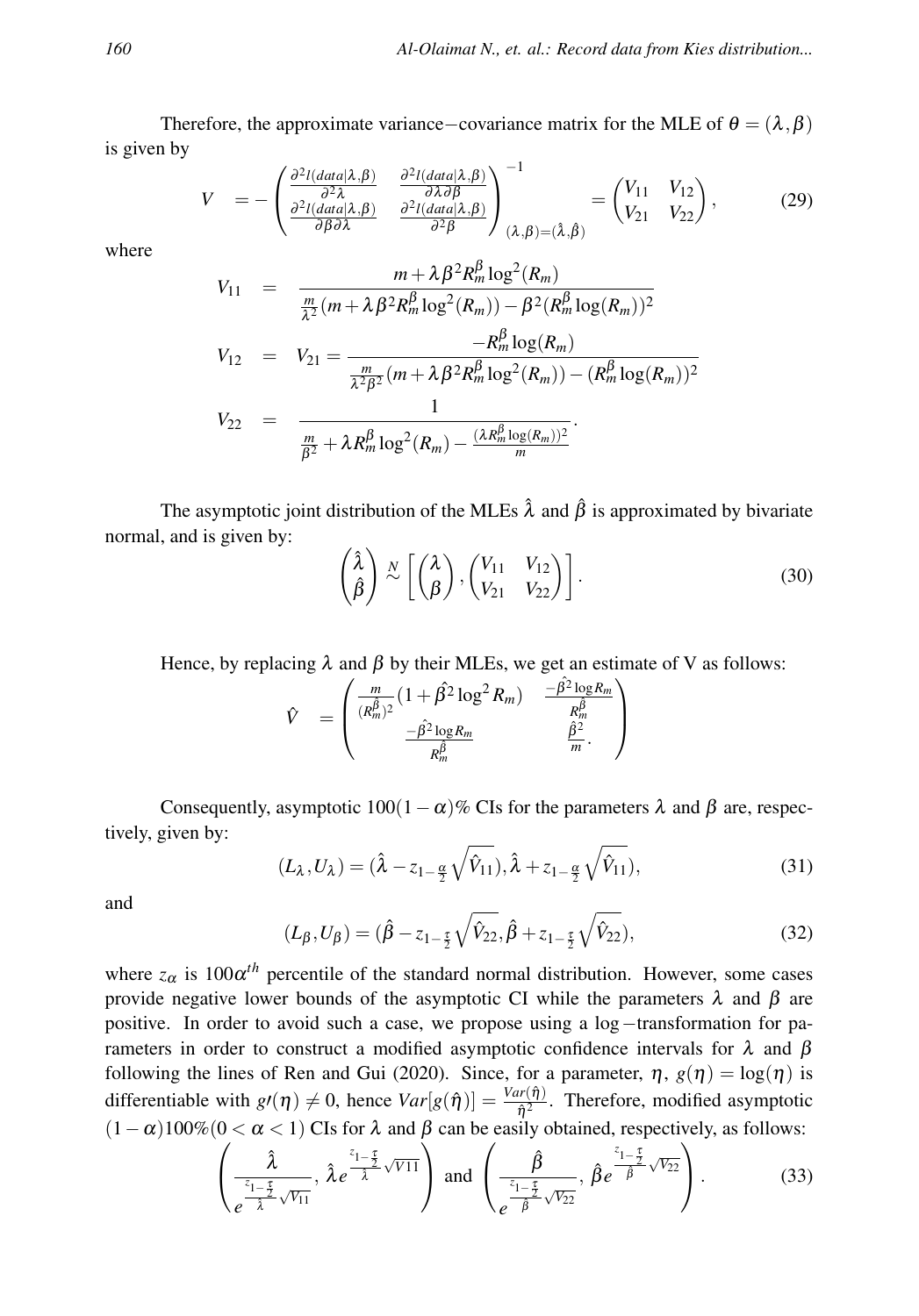#### 3.3. Bootstrap method

Since the asymptotic CIs results do not perform quite well for a small sample size, the percentile Bootstrap method, which is denoted by Boot-p, is presented in this section to construct approximate CIs for  $\lambda$  and  $\beta$  using the following algorithm, see for example, Ahmed (2014):

- Step 1) From the records  $y_1, y_2, ..., y_m$ , compute the MLEs  $\hat{\lambda}_{ML}$  and  $\hat{\beta}_{ML}$ .
- Step 2) Using  $\hat{\lambda}_{ML}$  and  $\hat{\beta}_{ML}$  that are obtained in Step 1, generate a random sample of records from  $K(\lambda, \beta)$ , called a bootstrap sample.
- Step 3) Based on the Bootstrap sample that is obtained in Step 2, compute the corresponding MLEs  $\hat{\lambda}^*$  and  $\hat{\beta}^*$  of  $\lambda$  and  $\beta$ , respectively.
- Step 4) Repeat Steps (2) and (3) B-times to obtain  $\{\hat{\lambda}_1^*, \hat{\lambda}_2^*, \dots, \hat{\lambda}_B^*\}$  and  $\{\hat{\beta}_1^*, \hat{\beta}_2^*, \dots, \hat{\beta}_B^*\}$ .
- Step 5) Arrange  $\{\hat{\lambda}_1^*, \hat{\lambda}_2^*, ..., \hat{\lambda}_B^*\}$  and  $\{\hat{\beta}_1^*, \hat{\beta}_2^*, ..., \hat{\beta}_B^*\}$  in ascending order and obtain  $\{\hat{\lambda}_{(1)}^*, \hat{\lambda}_{(2)}^*, \ldots, \hat{\lambda}_{(B)}^*\}$  and  $\{\hat{\beta}_{(1)}^*, \hat{\beta}_{(2)}^*, \ldots, \hat{\beta}_{(B)}^*\}$ .
- Step 6) The approximate  $100(1-\alpha)\%$  Boot-p CIs for  $\lambda$  and  $\beta$  are given by  $\left(\hat{\lambda}_{(B\frac{\alpha}{2})}^*,\hat{\lambda}_{(B(1-\frac{\alpha}{2}))}^*\right)$  and  $\left(\hat{\beta}_{(B\frac{\alpha}{2})}^*,\hat{\beta}_{(B(1-\frac{\alpha}{2}))}^*\right)$ , respectively.

### 4. Bayesian estimation

In this section, we derive the posterior densities of the parameters  $\beta$  and  $\lambda$  based on the upper record values, then obtain the corresponding Bayes estimates of these parameters under different loss functions. Symmetric and asymmetric loss functions are considered in our study, which are squared error (SE) and linear exponential (LINEX) loss functions. The SE loss function of the parameter  $\eta$  and an estimate  $\hat{\eta}$  is given by:

$$
L_{SE}(\hat{\eta}, \eta) = (\hat{\eta} - \eta)^2.
$$
 (34)

As the SE loss function leads to identical penalization for underestimation and overestimation, an asymmetric loss function, known as LINEX loss function, was proposed by Zellner (1986). The LINEX loss function of the parameter  $\eta$  and an estimate  $\hat{\eta}$  is given by:

$$
L_{LINEX}(\hat{\eta}, \eta) = b[e^{\nu(\hat{\eta} - \eta)} - \nu(\hat{\eta} - \eta) - 1],
$$
\n(35)

where  $b > 0$  is the scale of the loss function. In our study, we assume  $b = 1$ . The parameter  $v \neq 0$  indicates the shape parameter of the loss function. The LINEX loss function is affected by  $v$ , the sign of  $v$  indicates the direction of the asymmetry, and the magnitude of v indicates the degree of the asymmetry. It is known that assuming  $v > 0$  means that overestimation is considered to be more costly than underestimation, while assuming  $v < 0$ means the reverse situation, and when ν is close to zero, the LINEX loss function is almost symmetric and is approximately equal to the SE loss function. Thus, for small values of ν, estimation results obtained by both LINEX and SE are close, for more details about the LINEX loss function readers may refer to Zellner (1986).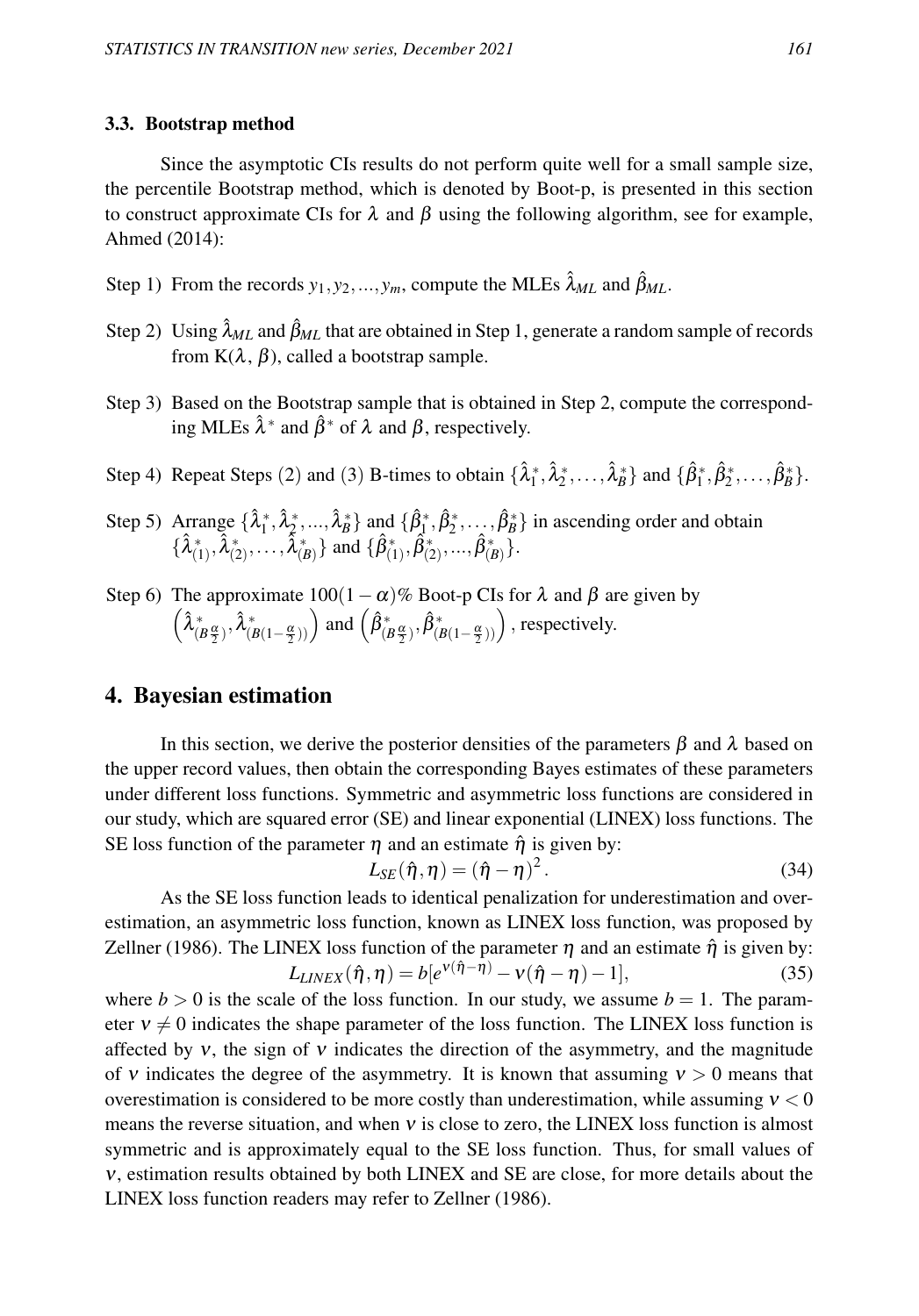A natural choice of the priors of  $\lambda$  and  $\beta$  would be to assume that the two quantities are independent with gamma distributions; namely  $Gamma(a_1, b_1)$  and  $Gamma(a_2, b_2)$ , respectively, where the hyper-parameters  $a_1$ ,  $a_2$ ,  $b_1$  and  $b_2$  are nonnegative numbers chosen to reflect prior knowledge about the parameters  $λ$  and  $β$ .

The joint prior distribution of  $\lambda$  and  $\beta$  is obtained as follows:

$$
g(\lambda, \beta) \propto \lambda^{a_1 - 1} e^{-b_1 \lambda} \beta^{a_2 - 1} e^{-b_2 \beta}.
$$
 (36)

In light of the upper record  $data = \{y_1, y_2, ..., y_m\}$ , the joint posterior distribution of  $λ$  and  $β$  is obtained as follows:

$$
\pi(\lambda, \beta | data) \propto L(data | \lambda, \beta) g(\lambda, \beta), \tag{37}
$$

where  $L(data|\lambda, \beta)$  is the likelihood function given in Eq. (23) and  $g(\lambda, \beta)$  is the joint prior density that is given in Eq. (36). By substituting Eqs. (36) and (23) in Eq. (37), the joint posterior density of  $\lambda$  and  $\beta$  is immediately given by:

$$
\pi(\lambda, \beta | data) \propto \lambda^{m+a_1-1} \beta^{m+a_2-1} e^{-\beta b_2} e^{-\lambda (b_1 + (R_m)^{\beta})} \prod_{i=1}^m R_i^{\beta}.
$$
 (38)

It can be seen that the joint posterior distribution in Eq. (38) can be represented as follows:

$$
\pi(\lambda, \beta | data) \propto \pi_1(\beta | data) \pi_2(\lambda | \beta, data), \tag{39}
$$

where

$$
\pi_1(\beta|data) \propto \frac{\beta^{m+a_2-1}e^{-\beta b_2}\prod_{i=1}^m R_i^{\beta}}{\left(b_1 + R_m^{\beta}\right)^{m+a_1}},\tag{40}
$$

and  $\pi_2(\lambda|\beta, data)$  is a gamma density with shape and scale parameters equal to  $m + a_1$  and  $\left[b_1 + R_m^{\beta}\right]^{-1}$ , respectively.

Subsequently, the Bayes estimate of any function of  $\lambda$  and  $\beta$ , say  $\eta$  ( $\lambda$ , $\beta$ ), under SE and LINEX loss functions separately are respectively given by:

$$
\hat{\theta}_{BS} = \frac{\int_0^\infty \int_0^\infty \eta(\lambda, \beta) \pi_1(\beta|data) \pi_2(\lambda|\beta, data) d\beta d\lambda}{\int_0^\infty \int_0^\infty \pi_1(\beta|data) \pi_2(\lambda|\beta, data) d\beta d\lambda},
$$
\n(41)

and

$$
\hat{\theta}_{BL} = -\frac{1}{v} \log \left( \frac{\int_0^\infty \int_0^\infty e^{-v\eta(\lambda,\beta)} \pi_1(\beta|data) \pi_2(\lambda|\beta,data) d\beta d\lambda}{\int_0^\infty \int_0^\infty \pi_1(\beta|data) \pi_2(\lambda|\beta,data) d\beta d\lambda} \right). \tag{42}
$$

Unfortunately, the Bayes estimates in Eqs. (41) and (42) cannot be derived in explicit forms. Therefore, we propose to approximate the Bayes estimates and the corresponding credible intervals by using an importance sampling technique as suggested by Chen and Shao (1999). Similar procedure was used, for example, by Chen et al. (2000), Kundu and Pradhan (2009), Pradhan and Kundu (2009), Pradhan and Kundu (2011) and Bayoud (2016).

It can be easily seen that the marginal posterior of  $\beta$  in Eq. (40) can be rewritten as follows:

$$
\pi_1(\beta|data) \approx g_1(\beta|data)g_2(\beta),\tag{43}
$$

where  $g_1(\beta|data)$  is a gamma density with shape and scale parameters equal to  $(m + a_2)$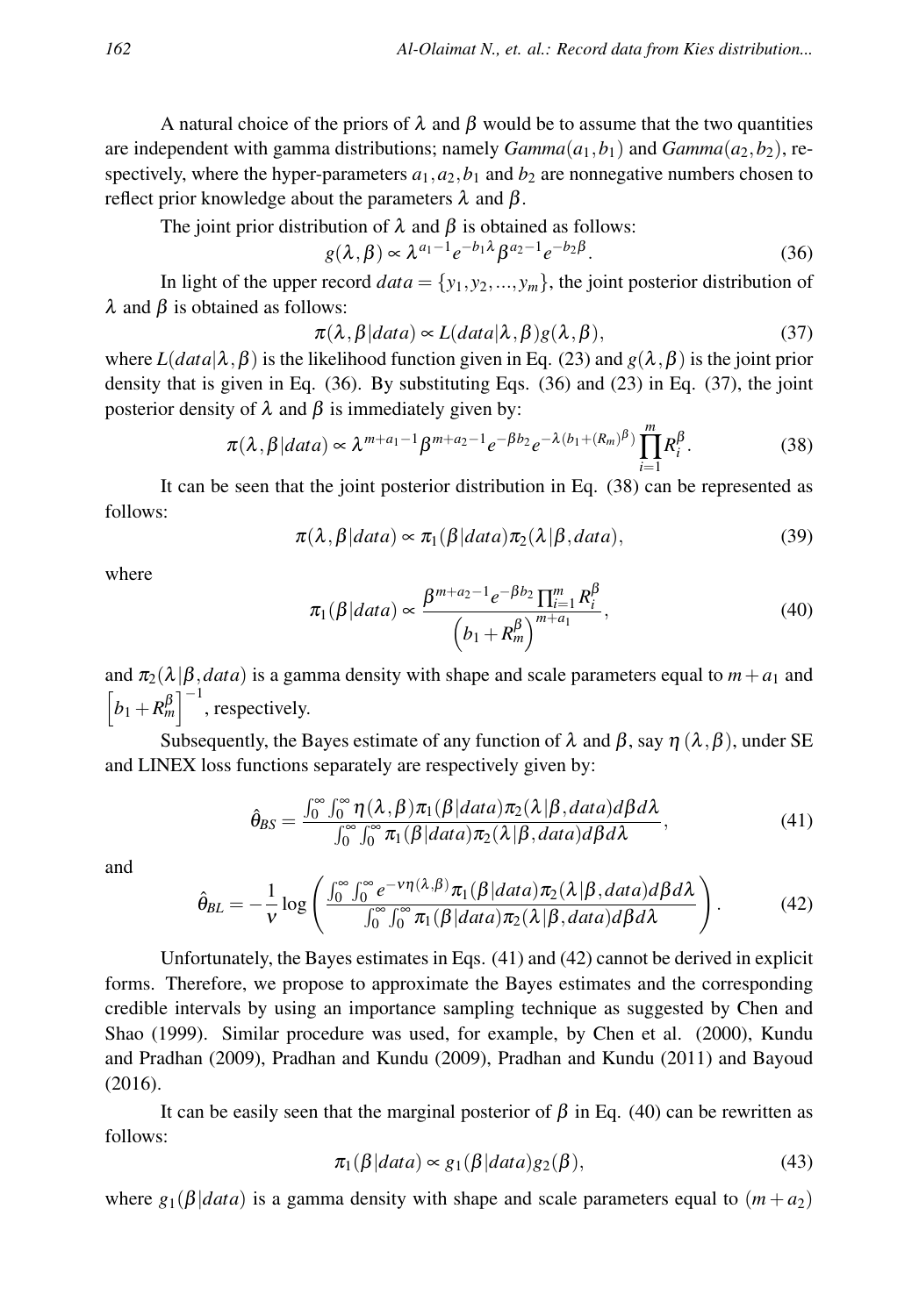and  $\frac{1}{b_2}$ , respectively, and

$$
g_2(\beta) = \frac{\prod_{i=1}^m R_i^{\beta}}{\left(b_1 + R_m^{\beta}\right)^{m+a_1}}.
$$
\n(44)

Now, we propose the following algorithm, along the line of Kundu and Pradhan (2009), to compute the approximate Bayes estimates and to construct the associated credible intervals for the parameters  $\beta$  and  $\lambda$ .

Let  $data = \{y_1, y_2, \ldots, y_m\}$  be a set of *m* upper records and let  $a_i$  and  $b_i$ ,  $(i = 1, 2)$ be pre-assumed hyper-parameters chosen based on prior information about the underlying parameters  $β$  and  $λ$ .

- Step 1) Generate a random sample of size *M* from the gamma density function  $g_1(\beta|data)$ , say  $\{\beta_1, \beta_2, ..., \beta_M\};$
- Step 2) For each  $\beta_j$ , generate  $\lambda_j$  from the gamma density function  $\pi_2(\lambda|\beta_j, data)$ , say  $\{\lambda_1, \lambda_2, ..., \lambda_M\};$
- Step 3) Compute  $g_2(\beta_i)$ , for  $j = 1, 2, ..., M$ ;
- Step 4) Under the SEL function, a simulation consistent estimate of  $\eta(\lambda,\beta)$  can be obtained using the importance sampling technique as:

$$
\hat{\eta}_{BS}(\lambda,\beta) = \frac{\sum_{j=1}^{M} \eta(\lambda_j,\beta_j) g_2(\beta_j)}{\sum_{j=1}^{M} g_2(\beta_j)}.
$$
  
Hence,  $\hat{\beta}_{BS} = \frac{\sum_{j=1}^{M} \beta_j g_2(\beta_j)}{\sum_{j=1}^{M} g_2(\beta_j)}$  and  $\hat{\lambda}_{BS} = \frac{\sum_{j=1}^{M} \lambda_j g_2(\beta_j)}{\sum_{j=1}^{M} g_2(\beta_j)}$ .

Step 5) Under the LINEX function, a simulation consistent estimate of  $\eta(\lambda,\beta)$  can be obtained using the importance sampling technique as:

$$
\hat{\theta}_{BL} = \hat{\eta}_{BL}(\lambda, \beta) = -\frac{1}{\nu} \log \frac{\sum_{j=1}^{M} e^{-\nu \eta(\lambda_j, \beta_j)} g_2(\beta_j)}{\sum_{j=1}^{M} g_2(\beta_j)}.
$$
  
Hence,  $\hat{\beta}_{BL} = -\frac{1}{\nu} \log \frac{\sum_{j=1}^{M} e^{-\nu \beta_j} g_2(\beta_j)}{\sum_{j=1}^{M} g_2(\beta_j)}$  and  $\hat{\lambda}_{BL} = -\frac{1}{\nu} \log \frac{\sum_{j=1}^{M} e^{-\nu \lambda_j} g_2(\beta_j)}{\sum_{j=1}^{M} g_2(\beta_j)}$ .

Step 6) Compute

$$
w_j = \frac{g_2(\beta_j)}{\sum_{j=1}^M g_2(\beta_j)} for j = 1, 2, ..., M;
$$

Step 7) Arrange the set  $\{(\beta_1, w_1),(\beta_2, w_2),...,(\beta_M, w_M)\}\$  as  $\{(\beta_{(1)}, w_{[1]}),(\beta_{(2)}, w_{[2]}),\ldots,(\beta_{(M)}, w_{[M]})\}$ , where  $\beta_{(1)} \leq \beta_{(2)},\ldots, \leq \beta_{(M)}$  are order statistics of  $\beta_j$  from the sample of size *M* obtained in Step (1) with *w*[*k*] being the value of  $w_i$ 's associated with  $k^{th}$  order statistic of  $\beta_i$ 's, say  $\beta_{(k)}$ . Similarly, we obtain  $\{(\lambda_{(1)}, w_{[1]}), (\lambda_{(2)}, w_{[2]}), \ldots, (\lambda_{(M)}, w_{[M]})\}$ , which are order statistics of  $\lambda_j$  from the sample of size *M* obtained in Step (2) and  $w[k]$  as defined above.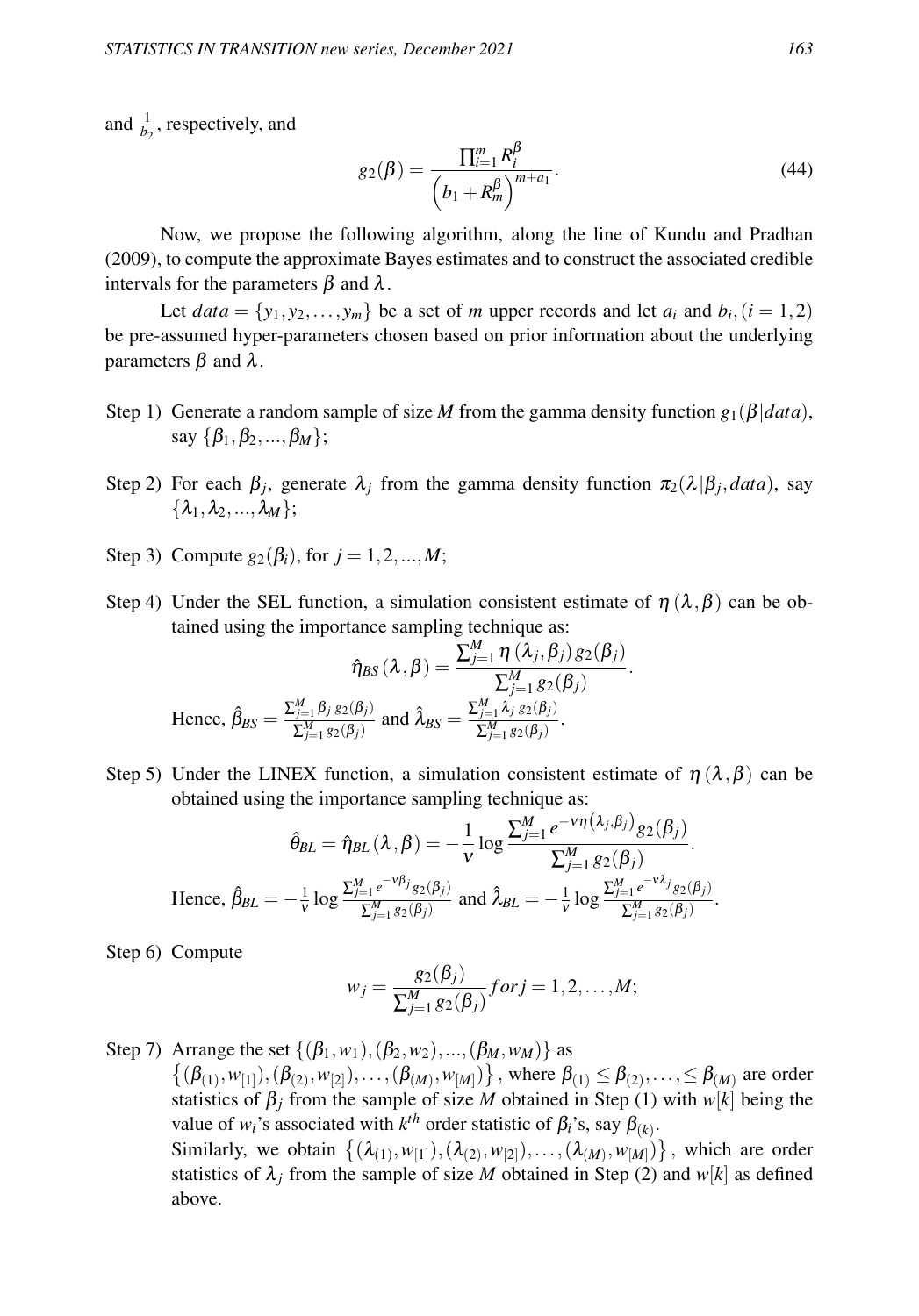Step 8) The 100(1 –  $\alpha$ )% credible interval (CrI) for  $\eta$  is given by  $(\hat{\eta}_{(100\frac{\alpha}{2})}, \hat{\eta}_{(100(1-\frac{\alpha}{2}))})$ , where  $\hat{\eta}_{(100p)}$  is a simulation consistent Bayes estimate for  $\eta$ , which is given by  $\eta_{(M_p)}$  such that  $M_p$  is the integer satisfying:

$$
\sum_{j=1}^{M_p} w_{[j]} \le p < \sum_{j=1}^{M_p+1} w_{[j]}.
$$

**Remark 4.1.** *Since*  $\hat{\beta}_{BS}$  *and*  $\hat{\lambda}_{BS}$  *are unique Bayes estimates for*  $\beta$  *and*  $\lambda$ *, respectively, then they are admissible based on Theorem 2.4 of Lehmann and Casella (1998).*

**Remark 4.2.** *Since*  $\hat{\beta}_{BL}$  *and*  $\hat{\lambda}_{BL}$  *are unique Bayes estimates for*  $\beta$  *and*  $\lambda$ *, respectively, then they are admissible based on Theorem 2.4 of Lehmann and Casella (1998).*

### 5. Data analysis

In this section, record statistics from a real data set obtained from  $K(\lambda, \beta)$  are analyzed in order to illustrate the proposed estimation methods. All the computations are performed using Mathematica codes.

#### 5.1. Real data: total annual rainfall

In this example, we analyze the total annual rainfall (in inches) during 25 years from 1984-2008 recorded at Los Angeles Civic Center. This data is given below, see http : // www.laalmanac.com/weather/we08aa.php:

|  | 12.82 17.86 7.66 2.48 8.08 7.35 11.99 21.00 7.36   |  |  |  |
|--|----------------------------------------------------|--|--|--|
|  | 8.11 24.35 12.44 12.40 31.01 9.09 11.57 17.94 4.42 |  |  |  |
|  | 16.42 9.25 37.96 13.19 3.21 13.53 9.08             |  |  |  |

This data set was studied by Tarvirdizade and Ahmadpour (2016). Firstly, all observations have been divided over 100 in order to transform them to be in  $(0,1)$ , the support of  $K(\lambda)$ ,  $\beta$ ). Then, the well-known Kolmogorov-Smirnov (K-S) goodness of fit test is used to test whether the Kies distribution adequately fits this data set or not. The MLEs of  $\lambda$  and  $\beta$  have been computed based on the complete sample numerically using Newton Raphson method to be 11.1410 and 1.4171, respectively. The corresponding K-S test statistic and the associated P-value are equal to 0.1674 and 0.4851, respectively. Accordingly, one cannot reject the hypothesis that the data set comes from  $K(\lambda, \beta)$ .

It can be easily seen that the upper records obtained from this data set are: 0.1282, 0.1786, 0.2100, 0.2435, 0.3101, 0.3796.

Based on these records, the MLEs, 95% ACIs, Bayes estimates and the corresponding 95% credible intervals are computed for the underlying parameters  $\lambda$  and  $\beta$ . To study how sensitive are the Bayes estimates for the choice of the hyper-parameters, the following priors are considered: *Prior*  $0: a_1 = b_1 = a_2 = b_2 = 0$ , *Prior*  $1: a_1 = 24$ ,  $b_1 = 2$ ,  $a_2 = 7$ ,  $b_2 = 5$ , and *Prior* 2 :  $a_1 = 12, b_1 = 1, a_2 = 12, b_2 = 9$ .

Tables (3) and (4) summarize the results of point and interval estimates, respectively, based on both the classical and the Bayesian approaches.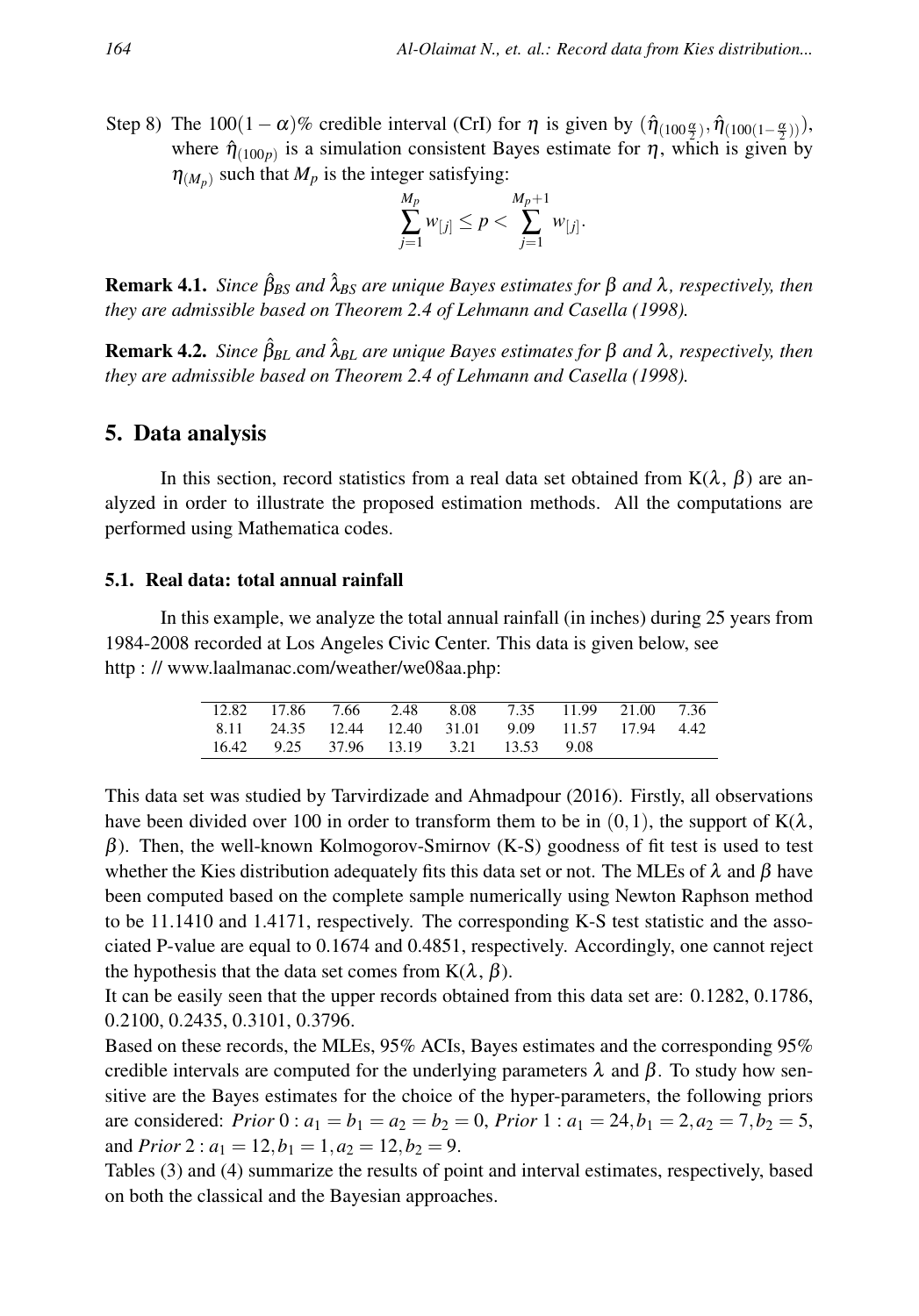| Parameter | MLE.    |              |           |         |         | <b>Baves Estimates</b> |           |         |         |             |           |         |
|-----------|---------|--------------|-----------|---------|---------|------------------------|-----------|---------|---------|-------------|-----------|---------|
|           |         |              | Prior 0   |         |         | Prior 1                |           |         |         |             |           |         |
|           |         | <b>LINEX</b> |           |         | SE.     | LINEX                  |           |         | SE.     | LINEX       |           |         |
|           |         | $v = -0.01$  | $v = 0.5$ | $v = 2$ |         | $v = -0.01$            | $v = 0.5$ | $v = 2$ |         | $v = -0.01$ | $v = 0.5$ | $v = 2$ |
|           | 12.0148 | 12.1468      | 8.3301    | 4.8332  | 12.0110 | 12.0330                | 11.0390   | 9.2047  | 12.0510 | 12.0940     | 10.2930   | 7.8200  |
|           | 1.4135  | 1.4152       | 1.3363    | 1.1582  | 1.4370  | 1.4376                 | 1.4076    | 1.3304  | 1.3695  | 1.3700      | 1.3462    | 1.2823  |

Table 3: Estimates for  $\lambda$  and  $\beta$  based on the real data set

Table 4: 95% ACIs and CrIs of  $\lambda$  and  $\beta$  based on the real data set

| Parameter | ACI               |                   | CrI               |                   |  |  |
|-----------|-------------------|-------------------|-------------------|-------------------|--|--|
|           |                   | Prior 0           | Prior 1           | Prior 2           |  |  |
| λ         | (4.5358, 31.8260) | (4.4128, 23.3846) | (8.5085, 16.3880) | (6.7847, 18.7840) |  |  |
|           | (0.6350, 3.1463)  | (0.5187, 2.7489)  | (0.9224, 2.2084)  | (0.9052, 2.0203)  |  |  |

### 6. Simulation study

In this section, a simulation study is conducted to evaluate the performance of the proposed estimation methods based on Kies record data. Simulations are performed using three sets of parameter values ( $\lambda = 1, \beta = 2$ ), ( $\lambda = 2, \beta = 1$ ) and ( $\lambda = \beta = 2$ ), mainly to compare the MLEs with the Bayes estimators and also to explore their effects on different parameter values. A given number *m* of upper records are generated from  $K(\lambda, \beta)$  using Eq. (16). The MLEs and the approximate Bayes estimates are computed using the importance sampling procedure. Bayes estimates are computed under the SE and LINEX loss functions assuming the following priors, which are assumed based on the considered cases: *Prior* 0:  $a_1 = 0, b_1 = 0, a_2 = 0, b_2 = 0.$ For  $\lambda = 1, \beta = 2$ : *Prior* 1:  $a_1 = 2$ ,  $b_1 = 2$ ,  $a_2 = 16$ ,  $b_2 = 8$  and *Prior* 2:  $a_1 = 4$ ,  $b_1 = 4$ ,  $a_2 = 8$ ,  $b_2 = 4$ . For  $\lambda = 2$ ,  $\beta = 1$ : *Prior* 3:  $a_1 = 4$ ,  $b_1 = 2$ ,  $a_2 = 8$ ,  $b_2 = 8$  and *Prior* 4:  $a_1 = 8$ ,  $b_1 = 4$ ,  $a_2 = 16$ ,  $b_2 = 16$ . For  $\lambda = 2$ ,  $\beta = 2$ : *Prior* 5:  $a_1 = 8$ ,  $b_1 = 4$ ,  $a_2 = 8$ ,  $b_2 = 4$  and *Prior* 6:  $a_1 = 10$ ,  $b_1 = 5$ ,  $a_2 = 10$ ,  $b_2 = 5$ . These priors are proposed so as  $\lambda$  has the same mean but different variances, sim-

ilarly for  $\beta$ . The main purpose of this is to reflect the sensitivity of our inferences to the choice of the hyper-parameters. The shape parameter of LINEX loss function ν is assumed to equal -0.01, 0.5 and 2, separately.

Simulation studies are performed with  $M = 1000$  iterations using Mathematica codes. The mean squared error (MSE) of the proposed MLEs and Bayes estimates is computed. The point estimation results are reported in Tables (5), (6) and (7) assuming the true parameters are  $(\lambda = 1, \beta = 2)$ ,  $(\lambda = 2, \beta = 1)$  and  $(\lambda = \beta = 2)$ , respectively, assuming  $m = 5, 6$ , 7 and 8. Further, the performance of the proposed classical CIs and Bayes CrIs are studied in terms of the average length (AL) and the coverage probability (CP). Tables (8), (9) and (10) present the ALs and CPs of the 95% ACIs, Boot-p CIs and CrIs for  $\lambda$  and  $\beta$  assuming  $m = 5, 6, 7$  and 8.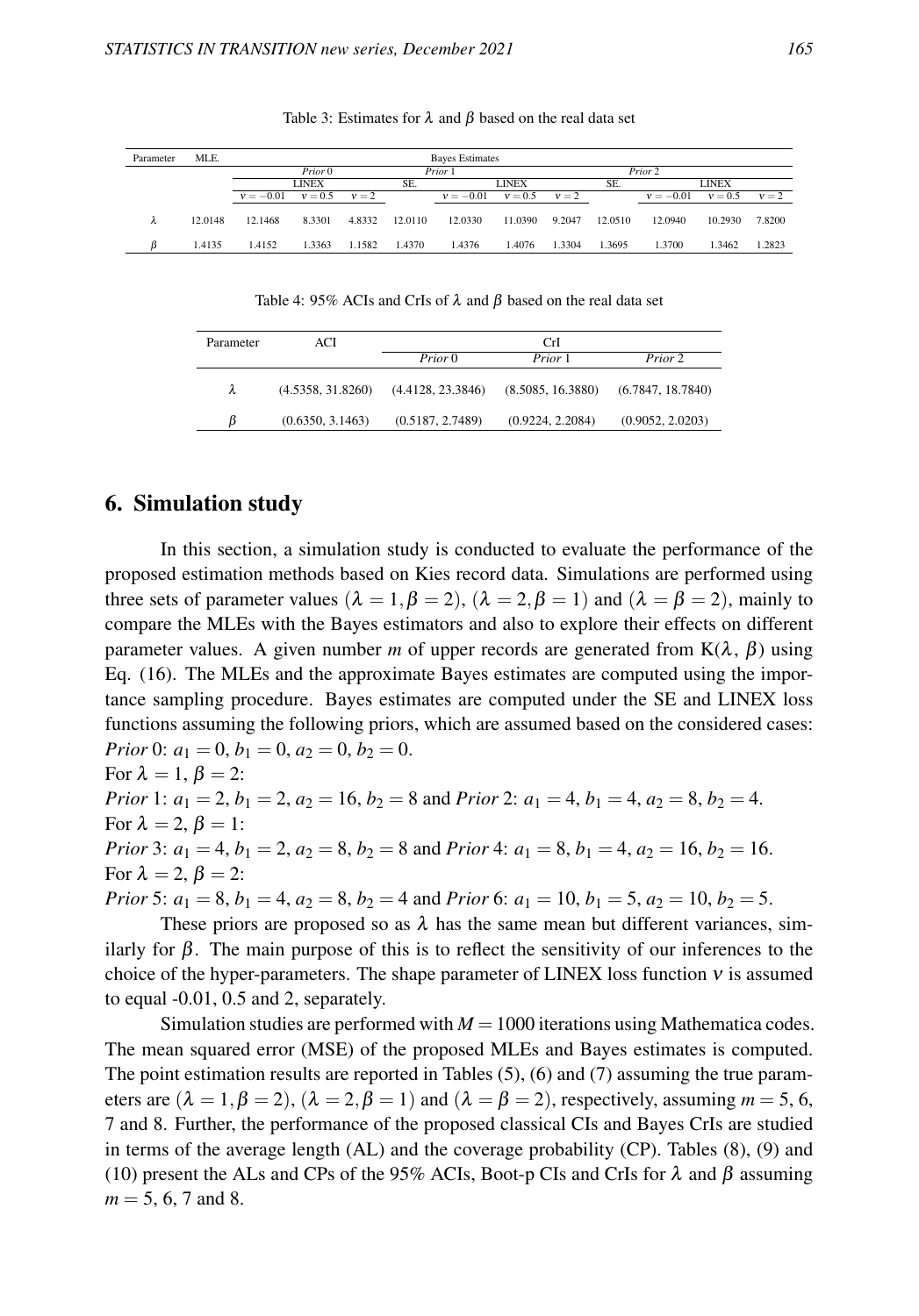Tables (5), (6) and (7) show that the performance of the Bayes estimates is better than that of the MLEs for both parameters in terms of MSEs. It can be also seen that the informative Bayes estimates under LINEX loss function with positive  $\nu$  outperform the other estimates in most considered cases. However, non-informative Bayes estimates and the MLEs perform almost the same in most considered cases, but for positive  $\nu$  the noninformative Bayes estimates under LINEX loss function outperform, in terms of the MSE, the MLEs. As expected, the Bayes estimates under some prior assumptions compete the corresponding Bayes estimates under other priors. For example, the MSEs of the Bayes estimates under *Prior* 4 are getting smaller than their counterparts under *Prior* 3. It is evident that all Bayes estimates under the informative priors behave better than the MLEs and the non-informative Bayes estimates. Clearly, the MSE of the proposed estimates decreases as *m* increases for both  $\lambda$  and  $\beta$ .

In view of interval estimation, Tables (8), (9) and (10) summarize the ALs and CPs of ACIs, Boot-p CIs and CrIs of  $\lambda$  and  $\beta$  when  $(\lambda, \beta) = (1, 2), (2, 1)$  and  $(2, 2)$ , respectively. The informative Bayes credible intervals are superior to the ACIs and the Boot-p CIs in the sense of coverage probability optimality criterion. It is noteworthy that the coverage probabilities of the Bayes credible intervals are generally well matched to their nominal levels. However, non informative Bayes credible intervals and ACIs are superior to the Boot-p CIs as they produce higher coverage probability with less average lengths. In general, there is a clear evidence that the informative credible intervals is the most valid method as it gives the highest simulated coverage probabilities comparing the intervals established by the classical approach.

| m     | Parameter | Criterion  | MLE.   |             |              |         |        | <b>Bayes Estimates</b> |           |         |                     |                    |           |         |
|-------|-----------|------------|--------|-------------|--------------|---------|--------|------------------------|-----------|---------|---------------------|--------------------|-----------|---------|
|       |           |            |        |             | Prior 0      |         |        | Prior 1                |           |         |                     | Prior <sub>2</sub> |           |         |
|       |           |            |        |             | <b>LINEX</b> |         | SE.    | <b>LINEX</b>           |           |         | SE.<br><b>LINEX</b> |                    |           |         |
|       |           |            |        | $v = -0.01$ | $v = 0.5$    | $v = 2$ |        | $v = -0.01$            | $v = 0.5$ | $v = 2$ |                     | $v = -0.01$        | $v = 0.5$ | $v = 2$ |
|       | β         | Average    | 4.285  | 3.730       | 3.005        | 2.813   | 2.143  | 2.144                  | 2.097     | 1.971   | 2.199               | 2.201              | 2.129     | 1.952   |
| $m=5$ |           | <b>MSE</b> | 12.258 | 9.9641      | 3.0226       | 0.6083  | 0.0504 | 0.0507                 | 0.0370    | 0.0236  | 0.1420              | 0.1431             | 0.1062    | 0.0650  |
|       | λ         | Average    | 0.550  | 0.491       | 0.672        | 0.808   | 0.941  | 0.961                  | 0.913     | 0.804   | 1.015               | 1.038              | 0.987     | 0.866   |
|       |           | <b>MSE</b> | 0.670  | 0.834       | 0.598        | 0.412   | 0.1192 | 0.1099                 | 0.1005    | 0.1019  | 0.0905              | 0.0911             | 0.0785    | 0.0746  |
|       | $\beta$   | Average    | 2.776  | 2.995       | 2.671        | 2.324   | 2.092  | 2.093                  | 2.052     | 1.941   | 2.160               | 2.162              | 2.101     | 1.951   |
| $m=6$ |           | <b>MSE</b> | 4.9816 | 5.1280      | 2.0570       | 0.5392  | 0.0350 | 0.0352                 | 0.0271    | 0.0221  | 0.1177              | 0.1183             | 0.0938    | 0.0642  |
|       | λ         | Average    | 0.939  | 0.936       | 0.950        | 0.982   | 1.048  | 1.053                  | 1.004     | 0.893   | 1.015               | 1.038              | 0.987     | 0.866   |
|       |           | <b>MSE</b> | 0.6109 | 0.6132      | 0.5151       | 0.3858  | 0.1100 | 0.1049                 | 0.0887    | 0.0749  | 0.0905              | 0.0911             | 0.0785    | 0.0746  |
|       | $\beta$   | Average    | 2.492  | 2.501       | 2.237        | 2.101   | 1.984  | 1.984                  | 1.949     | 1.857   | 2.155               | 2.157              | 2.1050    | 1.979   |
| $m=7$ |           | <b>MSE</b> | 2.4238 | 2.4667      | 1.2455       | 0.4004  | 0.0304 | 0.0305                 | 0.0228    | 0.0210  | 0.093               | 0.094              | 0.0737    | 0.0503  |
|       | λ         | Average    | 1.158  | 1.205       | 1.121        | 1.108   | 1.048  | 1.073                  | 1.023     | 0.899   | 0.955               | 0.998              | 0.949     | 0.833   |
|       |           | <b>MSE</b> | 0.5639 | 0.5658      | 0.4832       | 0.3647  | 0.0802 | 0.0841                 | 0.0694    | 0.0549  | 0.0828              | 0.0831             | 0.0751    | 0.0727  |
|       | $\beta$   | Average    | 2.376  | 2.421       | 2.181        | 2.115   | 2.0922 | 2.0828                 | 2.051     | 1.968   | 2.114               | 2.115              | 2.074     | 1.977   |
| $m=8$ |           | <b>MSE</b> | 0.7529 | 0.8120      | 0.6131       | 0.3737  | 0.0153 | 0.0154                 | 0.0103    | 0.0072  | 0.0501              | 0.0504             | 0.0383    | 0.0218  |
|       | λ         | Average    | 1.100  | 1.112       | 1.081        | 1.072   | 1.051  | 1.086                  | 1.037     | 0.921   | 0.993               | 1.050              | 1.000     | 0.880   |
|       |           | <b>MSE</b> | 0.5416 | 0.5430      | 0.4717       | 0.3597  | 0.0787 | 0.0745                 | 0.0624    | 0.0541  | 0.0791              | 0.0606             | 0.0688    | 0.0683  |

Table 5: Average and MSE Values of the MLEs and Bayes estimates when  $\lambda = 1$  and  $\beta = 2$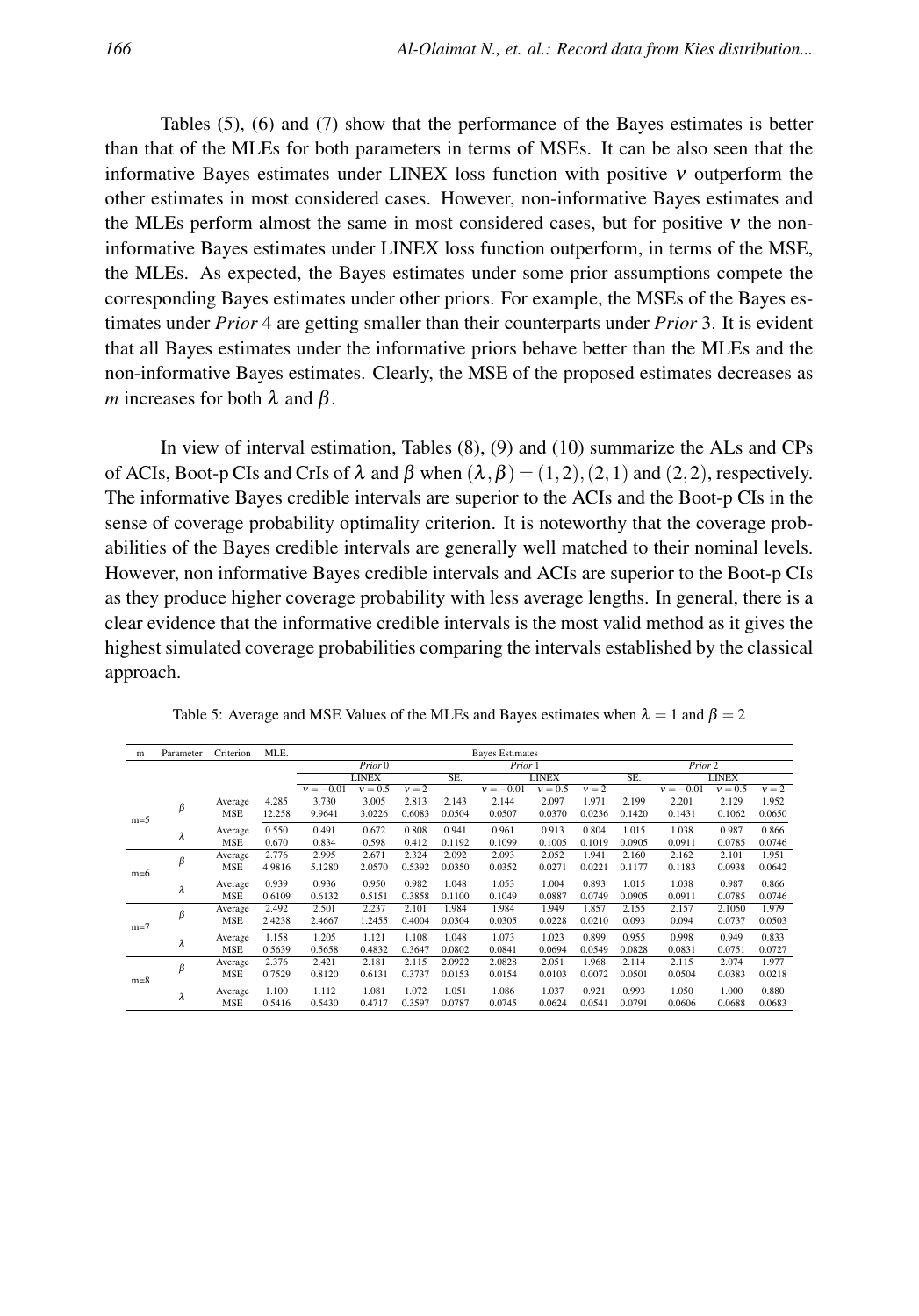| m     | Parameter | Criterion  | MLE.   |                    |              |         |         | <b>Bayes Estimates</b> |              |         |        |             |              |         |
|-------|-----------|------------|--------|--------------------|--------------|---------|---------|------------------------|--------------|---------|--------|-------------|--------------|---------|
|       |           |            |        | Prior <sub>0</sub> |              |         |         | Prior 3                |              |         |        | Prior 4     |              |         |
|       |           |            |        |                    | <b>LINEX</b> |         | SE.     |                        | <b>LINEX</b> |         | SE.    |             | <b>LINEX</b> |         |
|       |           |            |        | $v = -0.01$        | $v = 0.5$    | $v = 2$ |         | $v = -0.01$            | $v = 0.5$    | $v = 2$ |        | $v = -0.01$ | $v = 0.5$    | $v = 2$ |
|       | β         | Average    | 1.626  | 1.703              | 1.405        | 1.357   | 1.068   | 1.069                  | 1.049        | 0.998   | 1.046  | 1.046       | 1.034        | 1.002   |
| $m=5$ |           | <b>MSE</b> | 1.5740 | 1.5929             | 0.9497       | 0.3181  | 0.0285  | 0.0286                 | 0.0246       | 0.0181  | 0.0123 | 0.0123      | 0.0109       | 0.0087  |
|       | λ         | Average    | 1.784  | 1.762              | 1.708        | 1.798   | 2.003   | 2.014                  | 1.888        | 1.617   | 2.039  | 2.044       | 1.960        | 1.760   |
|       |           | <b>MSE</b> | 1.7627 | 1.7681             | 1.5471       | 1.4310  | 0.2154  | 0.2184                 | 0.1907       | 0.2612  | 0.1028 | 0.1164      | 0.1006       | 0.1278  |
|       | β         | Average    | 1.444  | 1.398              | 1.208        | 1.198   | 1.0785  | 1.079                  | 1.062        | 1.017   | 1.026  | 1.026       | 1.016        | 0.988   |
| $m=6$ |           | <b>MSE</b> | 0.5791 | 0.5814             | 0.3471       | 0.2047  | 0.0250  | 0.0251                 | 0.0241       | 0.0148  | 0.0105 | 0.0105      | 0.0097       | 0.0085  |
|       | λ         | Average    | 1.944  | 1.925              | 1.901        | 1.899   | 2.083   | 2.106                  | 1.980        | 1.702   | 2.019  | 2.021       | 1.941        | 1.747   |
|       |           | <b>MSE</b> | 1.7591 | 1.752              | 1.4231       | 1.390   | 0.2113  | 0.2168                 | 0.1888       | 0.2477  | 0.0892 | 0.0971      | 0.0893       | 0.1277  |
|       | β         | Average    | 1.315  | 1.297              | 1.2577       | 1.189   | 1.038   | 1.038                  | 1.024        | 0.986   | 1.040  | 1.041       | 1.031        | 1.006   |
| $m=7$ |           | <b>MSE</b> | 0.2623 | 0.2541             | 0.1914       | 0.1310  | 0.0172  | 0.0173                 | 0.0154       | 0.0124  | 0.0094 | 0.0094      | 0.0085       | 0.0068  |
|       | λ         | Average    | 1.536  | 1.621              | 1.781        | 1.812   | 1.914   | 1.977                  | 1.866        | 1.618   | 1.988  | 1.985       | 1.910        | 1.729   |
|       |           | <b>MSE</b> | 1.5867 | 1.5973             | 1.2577       | 1.0010  | 0.1879  | 0.1387                 | 0.1543       | 0.2381  | 0.0881 | 0.0969      | 0.0853       | 0.1197  |
|       | β         | Average    | 1.174  | 1.179              | 1.128        | 1.118   | 1.044   | 1.044                  | 1.033        | 1.003   | 1.032  | 1.0321      | 1.024        | 1.001   |
|       |           | <b>MSE</b> | 0.1703 | 0.1715             | 0.1128       | 0.0891  | 0.0131  | 0.0132                 | 0.0116       | 0.0087  | 0.0093 | 0.0093      | 0.0082       | 0.0066  |
| $m=8$ |           | Average    | 1.771  | 1.684              | 1.702        | 1.779   | 1.898   | 1.899                  | 1.818        | 1.604   | 2.027  | 2.046       | 1.969        | 1.780   |
|       | λ         | <b>MSE</b> | 1.0664 | 1.0981             | 0.9087       | 0.8727  | 0.16697 | 0.1272                 | 0.1394       | 0.2344  | 0.0879 | 0.0884      | 0.0810       | 0.1136  |

Table 6: Average and MSE Values of the MLEs and Bayes estimates when  $\lambda = 2$  and  $\beta = 1$ 

Table 7: Average and MSE Values of the MLEs and Bayes estimates when  $\lambda = 2$  and  $\beta = 2$ 

| m     | Parameter | Criterion  | MLE.   |             | <b>Bayes Estimates</b> |         |         |              |           |         |                     |             |           |         |
|-------|-----------|------------|--------|-------------|------------------------|---------|---------|--------------|-----------|---------|---------------------|-------------|-----------|---------|
|       |           |            |        |             | Prior <sub>0</sub>     |         |         | Prior 5      |           |         |                     | Prior 6     |           |         |
|       |           |            |        |             | <b>LINEX</b>           |         | SE.     | <b>LINEX</b> |           |         | SE.<br><b>LINEX</b> |             |           |         |
|       |           |            |        | $v = -0.01$ | $v = 0.5$              | $v = 2$ |         | $v = -0.01$  | $v = 0.5$ | $v = 2$ |                     | $v = -0.01$ | $v = 0.5$ | $v = 2$ |
|       | β         | Average    | 3.517  | 3.621       | 2.971                  | 2.607   | 2.181   | 2.182        | 2.111     | 1.932   | 1.997               | 1.998       | 1.942     | 1.801   |
| $m=5$ |           | <b>MSE</b> | 6.8171 | 7.0197      | 2.5659                 | 0.5555  | 0.1649  | 0.1658       | 0.1264    | 0.1123  | 0.1077              | 0.1080      | 0.0990    | 0.1084  |
|       | λ         | Average    | 3.145  | 3.208       | 2.748                  | 2.510   | 1.966   | 1.953        | 1.869     | 1.672   | 2.050               | 2.057       | 1.989     | 1.815   |
|       |           | <b>MSE</b> | 4.3416 | 4.5390      | 1.9262                 | 1.1788  | 0.1269  | 0.1373       | 0.1335    | 0.1872  | 0.0992              | 0.1061      | 0.0931    | 0.1076  |
|       | β         | Average    | 3.054  | 2.841       | 2.641                  | 2.4871  | 2.090   | 2.091        | 2.027     | 1.862   | 2.039               | 2.040       | 1.989     | 1.863   |
| $m=6$ |           | <b>MSE</b> | 3.5818 | 3.6457      | 1.7527                 | 0.4956  | 0.1401  | 0.1407       | 0.1170    | 0.1073  | 0.1070              | 0.1076      | 0.0978    | 0.0988  |
|       | λ         | Average    | 1.695  | 1.642       | 1.773                  | 1.893   | 1.983   | 1.991        | 1.909     | 1.710   | 2.066               | 2.055       | 1.988     | 1.820   |
|       |           | <b>MSE</b> | 2.2436 | 2.2749      | 1.4881                 | 1.0301  | 0.0876  | 0.0837       | 0.0814    | 0.1401  | 0.0806              | 0.0772      | 0.0674    | 0.0856  |
|       | β         | Average    | 2.509  | 2.612       | 2.331                  | 2.210   | 2.110   | 2.111        | 2.062     | 1.942   | 2.166               | 2.167       | 2.118     | 1.996   |
| $m=7$ |           | <b>MSE</b> | 2.1891 | 2.2171      | 1.2571                 | 0.3701  | 0.1061  | 0.1066       | 0.0869    | 0.0730  | 0.0920              | 0.0929      | 0.0895    | 0.0515  |
|       | λ         | Average    | 1.704  | 1.698       | 1.710                  | 1.724   | 2.062   | 2.071        | 1.996     | 1.804   | 2.081               | 2.062       | 1.989     | 1.807   |
|       |           | <b>MSE</b> | 0.8909 | 0.8931      | 0.6138                 | 0.4003  | 0.0700  | 0.0830       | 0.0662    | 0.0832  | 0.0621              | 0.0667      | 0.0649    | 0.0761  |
|       | β         | Average    | 2.962  | 2.979       | 2.651                  | 2.341   | 2.139   | 2.140        | 2.089     | 1.957   | 2.112               | 2.112       | 2.078     | 1.990   |
| $m=8$ |           | <b>MSE</b> | 2.1486 | 2.2129      | 1.1741                 | 0.3540  | 0.09485 | 0.0952       | 0.0799    | 0.0680  | 0.0562              | 0.0565      | 0.0451    | 0288    |
|       | λ         | Average    | 1.7852 | 1.704       | 1.803                  | 1.814   | 1.944   | 1.890        | 1.825     | 0.0636  | 0.0798              | 0.0801      | 0.0677    | 0.0408  |
|       |           | <b>MSE</b> | 0.8812 | 0.8921      | 0.6013                 | 0.3124  | 0.0697  | 0.0821       | 0.0651    | 0.0831  | 0.0608              | 0.0652      | 0.0611    | 0.0753  |

Table 8: ALs and CPs of 95% CIs of  $\lambda = 1$  and  $\beta = 2$ 

| Cases            |                |        | ACI    | Boot-p |         | CrIs   |                    |         |        |        |         |
|------------------|----------------|--------|--------|--------|---------|--------|--------------------|---------|--------|--------|---------|
|                  |                |        |        |        |         |        | Prior <sub>0</sub> | Prior 1 |        |        | Prior 2 |
| $\boldsymbol{m}$ |                | β      | λ      | β      | λ       | β      | λ                  | β       | λ      | β      | λ       |
| $m=5$            | CP             | 0.80   | 0.93   | 0.70   | 0.81    | 0.93   | 0.83               | 0.97    | 0.96   | 0.99   | 0.95    |
|                  | AL             | 3.8612 | 6.0170 | 7.5359 | 12.7930 | 4.8621 | 2.3738             | 4.8741  | 2.1439 | 6.9520 | 1.8891  |
| $m=6$            | <b>CP</b>      | 0.88   | 0.94   | 0.76   | 0.85    | 0.94   | 0.78               | 0.98    | 0.96   | 0.99   | 0.95    |
|                  | AL             | 2.6151 | 5.8688 | 4.3292 | 7.0043  | 4.2388 | 2.1614             | 5.0343  | 2.0812 | 7.3202 | 1.8049  |
| $m=7$            | <b>CP</b>      | 0.88   | 0.95   | 0.82   | 0.87    | 0.95   | 0.77               | 0.99    | 0.97   | 0.99   | 0.96    |
|                  | AL             | 2.2432 | 5.6800 | 2.9700 | 4.9216  | 3.8525 | 2.0112             | 5.2122  | 1.9840 | 7.7010 | 1.7304  |
| $m=8$            | C <sub>P</sub> | 0.88   | 0.95   | 0.83   | 0.94    | 0.96   | 0.72               | 0.99    | 0.99   | 0.99   | 0.96    |
|                  | AL             | 2.0205 | 5.4132 | 2.5839 | 4.9142  | 3.6011 | 1.8501             | 5.3762  | 1.9293 | 8.0700 | 1.5527  |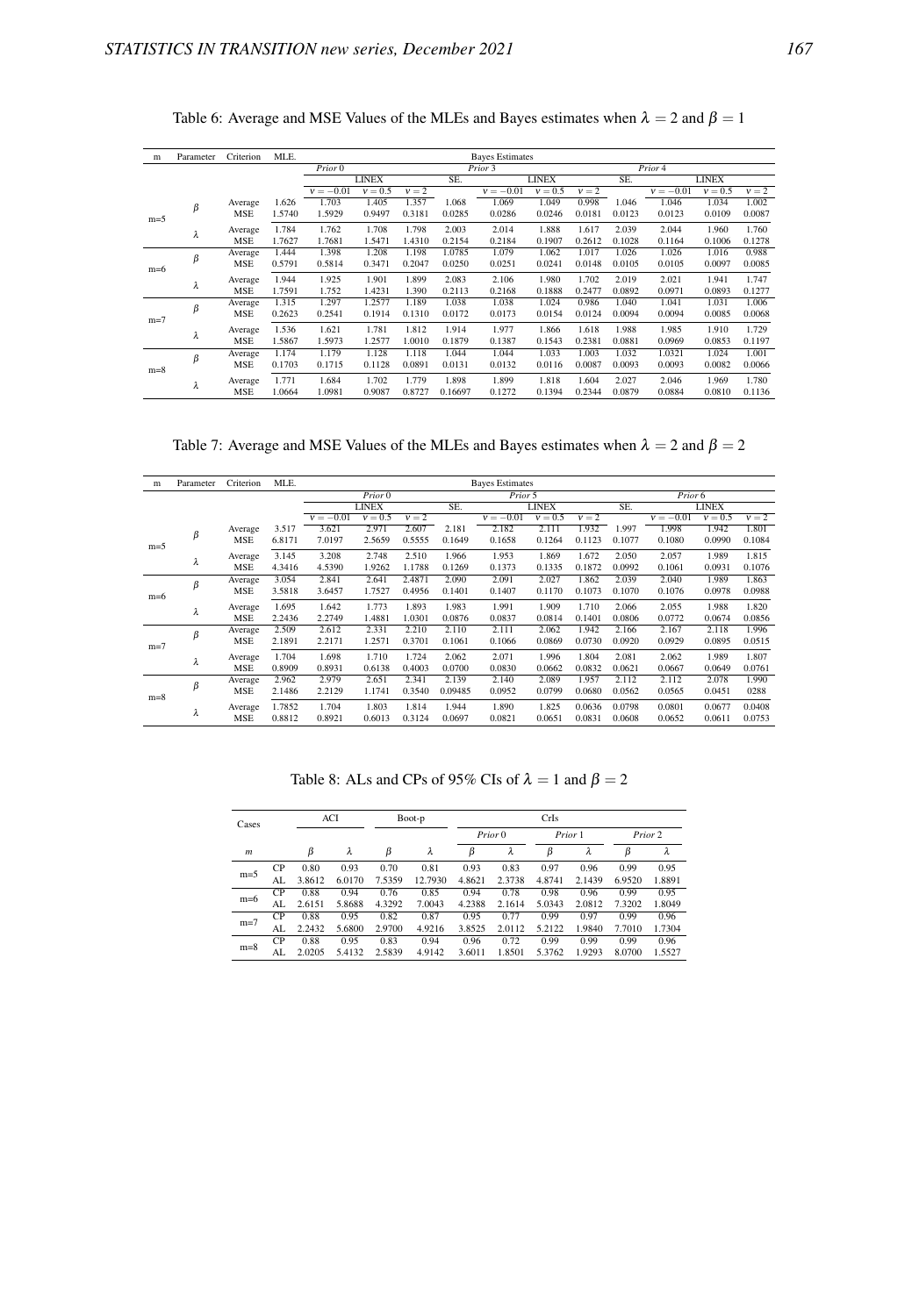| Cases            |           |        | ACI    | Boot-p |         | CrIs   |         |         |        |        |         |  |
|------------------|-----------|--------|--------|--------|---------|--------|---------|---------|--------|--------|---------|--|
|                  |           |        |        |        |         |        | Prior 0 | Prior 3 |        |        | Prior 4 |  |
| $\boldsymbol{m}$ |           | β      | λ      | β      | λ       | β      | λ       | β       | λ      | β      | λ       |  |
| $m=5$            | <b>CP</b> | 0.84   | 0.93   | 0.71   | 0.77    | 0.89   | 0.81    | 0.96    | 0.97   | 0.99   | 0.93    |  |
|                  | AL        | 3.3471 | 6.4309 | 6.2641 | 28.2670 | 2.4086 | 4.1827  | 3.4144  | 3.8074 | 2.4416 | 3.3268  |  |
| $m=6$            | <b>CP</b> | 0.86   | 0.93   | 0.73   | 0.83    | 0.91   | 0.79    | 0.97    | 0.98   | 0.99   | 0.94    |  |
|                  | AL        | 2.6966 | 5.8499 | 4.7969 | 7.5577  | 2.4037 | 3.5744  | 3.6622  | 3.6126 | 2.4941 | 3.2894  |  |
| $m=7$            | CP.       | 0.86   | 0.95   | 0.75   | 0.83    | 0.92   | 0.79    | 0.98    | 0.98   | 0.99   | 0.95    |  |
|                  | AL        | 2.3408 | 5.6125 | 4.0902 | 6.7176  | 2.0447 | 3.2721  | 3.8511  | 3.3761 | 2.6494 | 3.2165  |  |
| $m=8$            | <b>CP</b> | 0.90   | 0.97   | 0.79   | 0.86    | 0.93   | 0.78    | 0.99    | 0.98   | 0.99   | 0.99    |  |
|                  | AL        | 1.9024 | 5.5002 | 2.7860 | 4.6248  | 1.8546 | 2.9352  | 3.9861  | 3.0051 | 2.6921 | 3.0488  |  |

Table 9: ALs and CPs of 95% CIs of  $\lambda = 2$  and  $\beta = 1$ 

Table 10: ALs and CPs of 95% CIs of  $\lambda = 2$  and  $\beta = 2$ 

| Cases            |    |        | ACI    |         | Boot-p  |        |         | CrIs   |         |        |         |
|------------------|----|--------|--------|---------|---------|--------|---------|--------|---------|--------|---------|
|                  |    |        |        |         |         |        | Prior 0 |        | Prior 5 |        | Prior 6 |
| $\boldsymbol{m}$ |    | β      | λ      | β       | λ       | β      | λ       | β      | λ       | β      | λ       |
| $m=5$            | CP | 0.85   | 0.91   | 0.72    | 0.82    | 0.91   | 0.91    | 0.96   | 0.97    | 0.99   | 0.95    |
|                  | AL | 6.7013 | 6.4842 | 13.3060 | 12.9420 | 5.6959 | 4.4634  | 7.0471 | 3.2719  | 6.1916 | 3.1703  |
| $m=6$            | CP | 0.89   | 0.91   | 0.79    | 0.83    | 0.91   | 0.90    | 0.97   | 0.98    | 0.99   | 0.95    |
|                  | AL | 5.2326 | 5.8095 | 9.5716  | 6.3452  | 4.6384 | 4.0721  | 7.4476 | 3.1824  | 6.4401 | 3.0779  |
| $m=7$            | CP | 0.89   | 0.96   | 0.80    | 0.83    | 0.94   | 0.88    | 0.99   | 0.97    | 0.99   | 0.96    |
|                  | AL | 4.5255 | 5.6413 | 7.4424  | 5.5048  | 4.1055 | 3.6944  | 7.7343 | 3.0254  | 6.7930 | 3.0302  |
| $m=8$            | CP | 0.93   | 0.98   | 0.82    | 0.88    | 0.94   | 0.86    | 0.99   | 0.98    | 0.99   | 0.98    |
|                  | AL | 3.9058 | 5.6261 | 5.9419  | 4.9526  | 3.5840 | 3.3658  | 8.1000 | 2.9724  | 7.0417 | 2.8790  |

# 7. Conclusion

In this paper, classical and Bayesian inferences were proposed for the two-parameter Kies distribution based on upper records. Some distributional properties of the Kies distribution based on records were studied. Uniqueness and existence of the MLEs were discussed. Asymptotic and bootstrap confidence intervals were constructed. In the context of Bayesian estimation, the Bayes estimates of the parameters cannot be obtained in explicit forms. So, approximate Bayes estimates along with their associated credible intervals were obtained by employing importance sampling technique under SE and LINEX loss functions assuming non-informative and informative priors for both parameters. The performance of the different estimation methods was assessed via Monte Carlo simulations. Generally, from the simulation study, it was concluded that the proposed informative Bayes estimates outperform the classical estimates in all considered cases. However, non-informative Bayesian and the classical estimation methods perform almost the same under SE and LINEX under small ν, while better results of the Bayesian methods are obtained under LINEX assuming other positive values of ν. Classical confidence intervals (asymptotic and Boot-P) and Bayes credible intervals were also constructed for the unknown parameters. It is clearly evident that the Bayes credible intervals compete the classical confidence intervals in terms of the coverage probability in all cases. It was also noticed that the Asymptotic CI outperforms the Boot-p CI in all cases. Finally, a real data set was analyzed for illustrative purposes.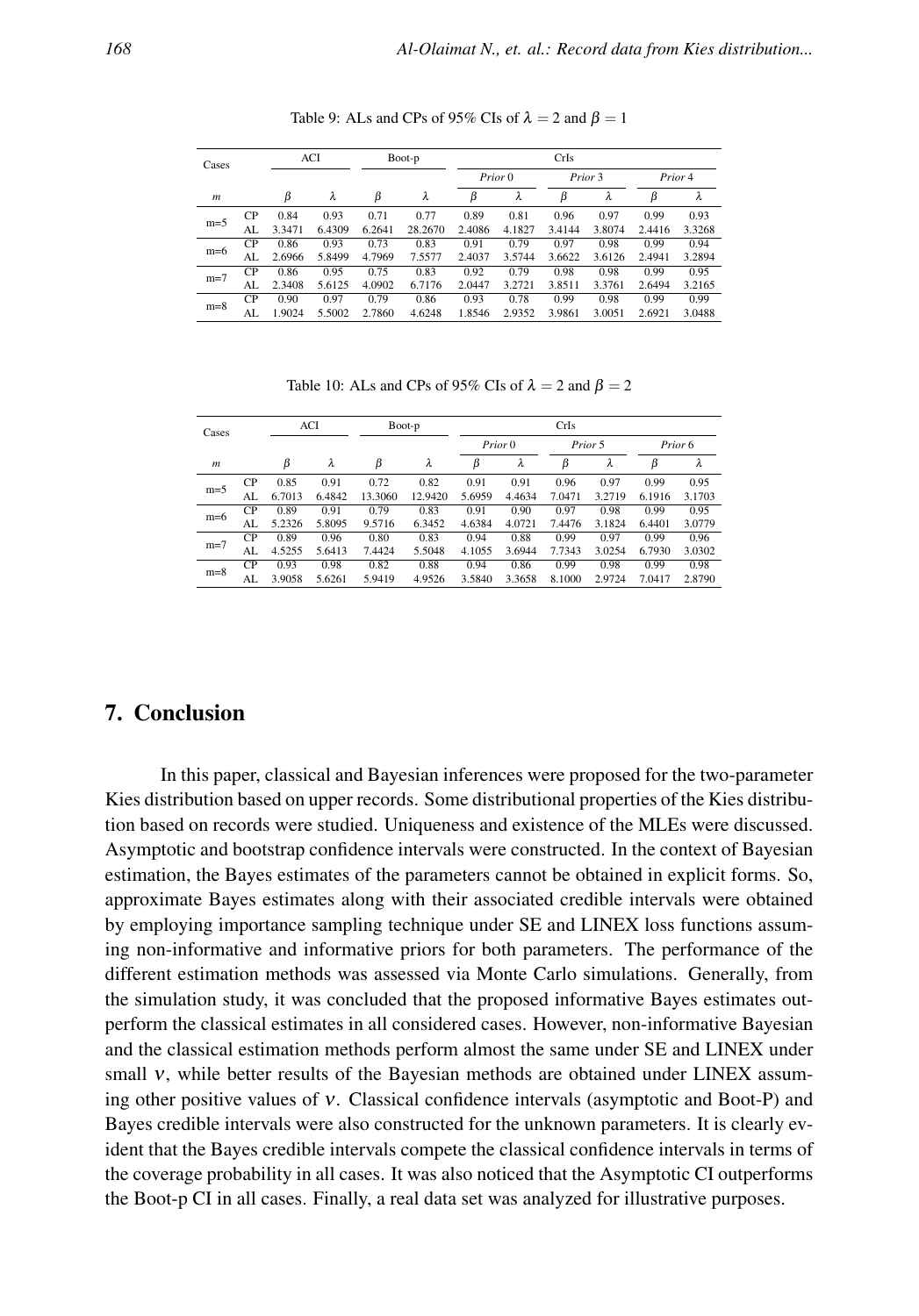### Acknowledgements

The authors would like to thank Editor-in-Chief, Associate Editor and referees for their helpful and valuable suggestions and comments that greatly improved the paper. This work is a part of the Ph.D. thesis of N. M. Al-Olaimat under the joint supervision of Prof. M. Z. Raqab and Assoc. Prof. H. A. Bayoud at the University of Jordan.

## References

- Ahmed, E. A., (2014). Bayesian estimation based on progressive Type-II censoring from two parameter bathtub-shaped lifetime model: an Markov chain Monte Carlo approach, Journal of Applied Statistics, 41:4, pp. 752–768.
- Ahsanullah, M., (2004). Record values theory and applications, University Press of America, USA.
- Ahsanullah, M. and Nevzorov, V. B., (2015). Records via probability theory, Springer, Berlin.
- Ahsanullah, M. and Raqab, M. Z., (2006). Bounds and characterizations of record statistics, Nova Publishers, USA.
- Arnold, B. C., Balakrishnan, N. and Nagaraja, H. N., (1998). Records, Wiley, New york.
- Bayoud, H. A., (2016). Estimating the shape parameter of Topp-Leone distribution based on progressive Type-II censored samples, REVSTAT-Stat. J, 14, pp. 415–431.
- Chandler, K. N., (1952). The distribution and frequency of record values, Journal of the Royal Statistical Society: Series B (Methodological), 14(2), pp. 220–228.
- Chen, M. H. and Shao, Q. M., (1999). Monte Carlo estimation of Bayesian credible and HPD intervals, Journal of Computational and Graphical Statistics, 8(1), pp. 69–92.
- Chen, M. H., Shao, Q. M. and Ibrahim, J. G., (2000). Monte Carlo methods in Bayesian computation, Springer-Verlag, New York.
- Genc, A. I., (2013). Estimation of *P*(*X* > *Y*) with Topp-Leone distribution, Journal of Statistical Computation and Simulation, 83(2), pp. 326–339.
- Houchens, R. L., (1984). Record value theory and inference, Ph.D. thesis, University of California, Riverside.
- Kies, J. A., (1958). The strength of glass performance, Naval Research Lab Report, No. 5093, Washington, D. C., USA.